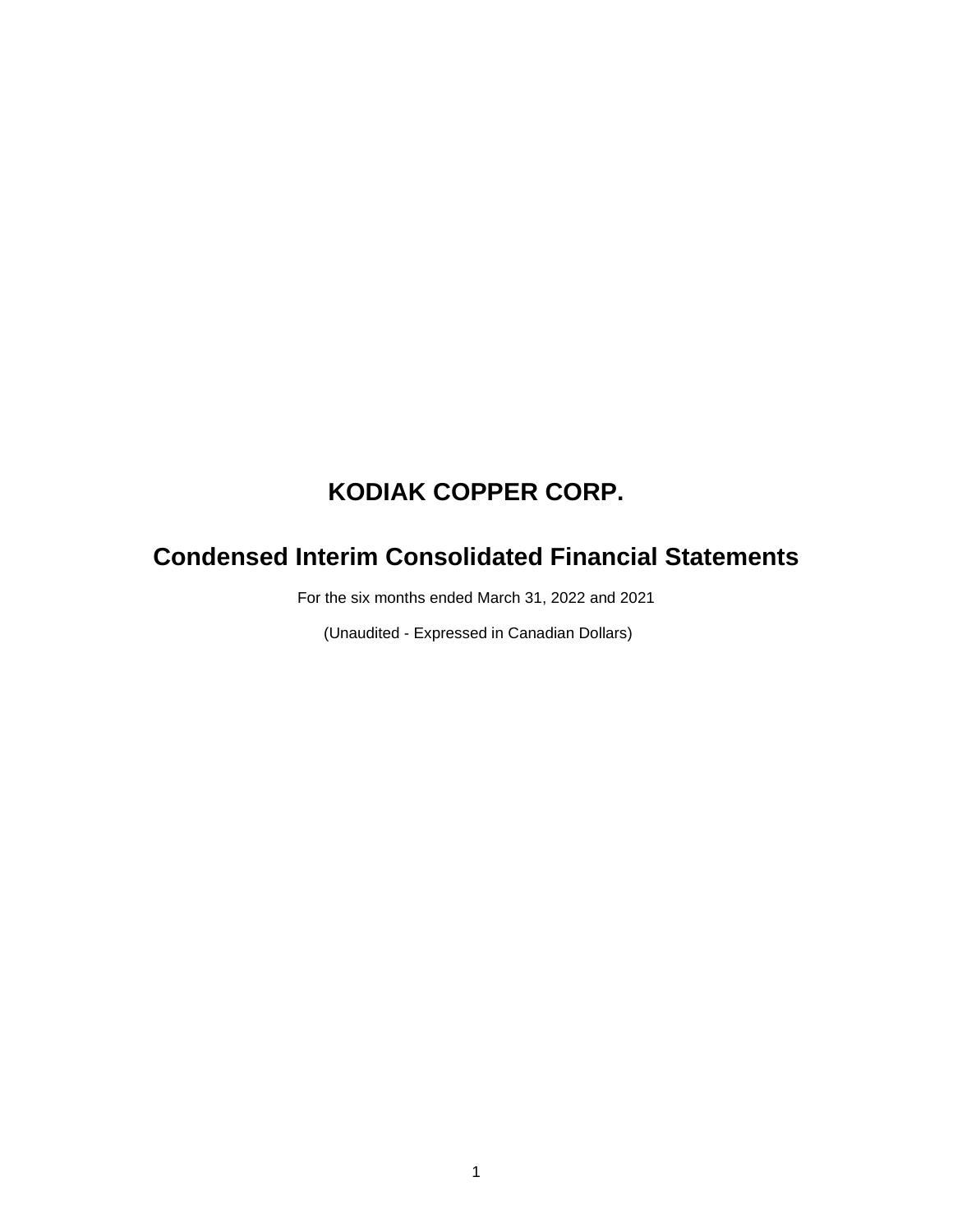#### **NOTICE OF NON-REVIEW OF CONDENSED INTERIM FINANCIAL STATEMENTS**

In accordance with National Instrument 51-102 Part 4, subsection 4.3(3)(a), if an auditor has not performed a review of these condensed interim financial statements, they must be accompanied by a notice indicating that these condensed interim financial statements have not been reviewed by an auditor.

The accompanying unaudited condensed interim financial statements of Kodiak Copper Corp. (the "Company" or "Kodiak") have been prepared by and are the responsibility of the Company's management.

The attached condensed interim financial statements for the six months ended March 31, 2022 have not been reviewed by the Company's auditors.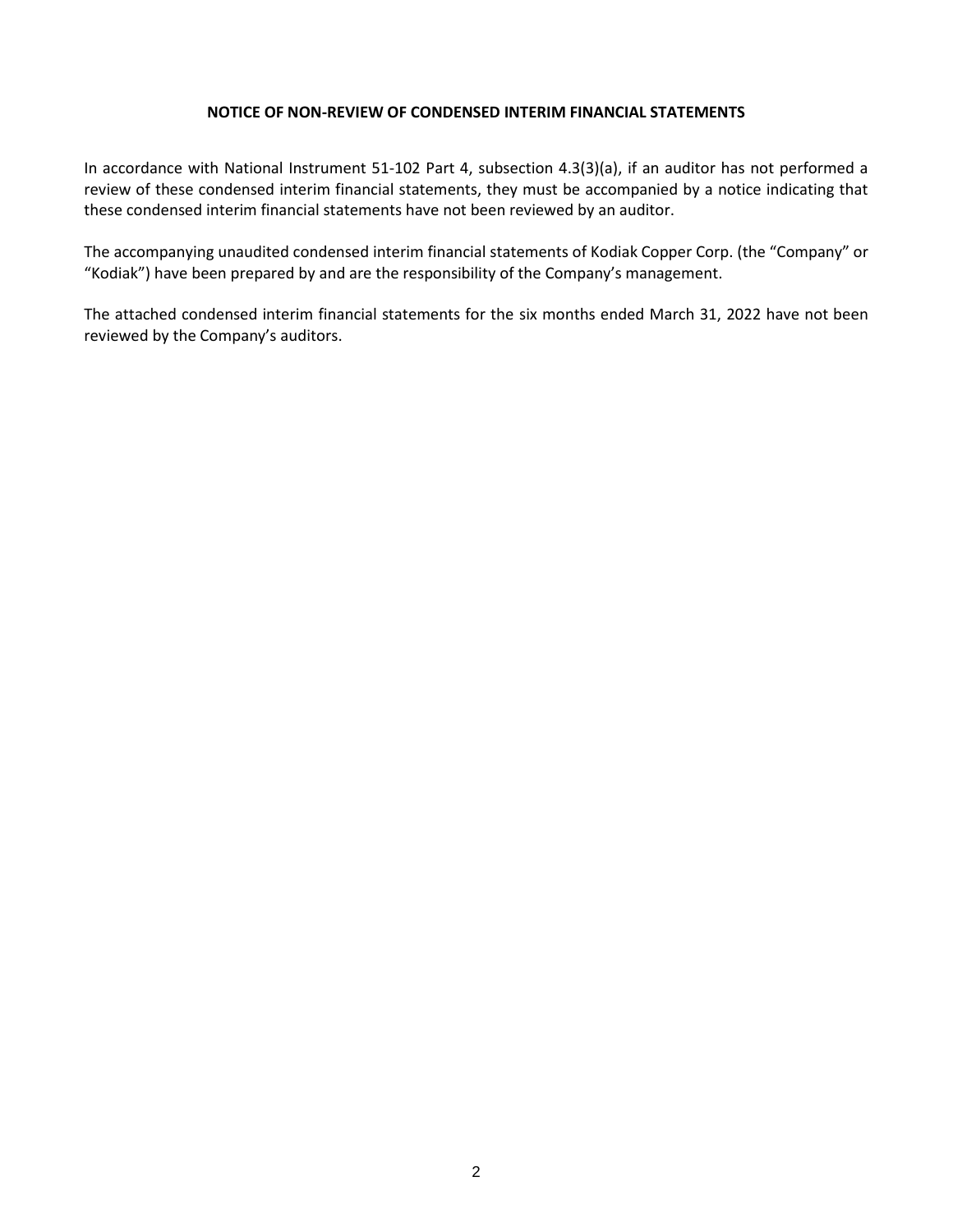Condensed Interim Consolidated Statements of Financial Position March 31, 2022 (Unaudited-Expressed in Canadian Dollars)

|                                                           | March 31,        | September 30,    |
|-----------------------------------------------------------|------------------|------------------|
|                                                           | 2022             | 2021             |
|                                                           |                  |                  |
| <b>Assets</b>                                             |                  |                  |
| <b>Current Assets:</b>                                    |                  |                  |
| Cash and cash equivalents (Note 10)                       | \$<br>17,384,115 | \$<br>11,765,345 |
| Amounts receivable (Note 10)                              | 52,239           | 127,441          |
| Advances and deposits (Note 10)                           | 163,339          | 59,210           |
| Marketable securities (Note 5c)                           | 208,013          | 146,171          |
|                                                           | 17,807,706       | 12,098,167       |
| <b>Non-Current Assets:</b>                                |                  |                  |
| Equipment                                                 |                  | 450              |
| Reclamation bonds (Note 4)                                | 249,777          | 184,986          |
| Long term deposits                                        | 59,486           | 59,486           |
| Exploration and evaluation assets (Note 5)                | 12,683,174       | 10,046,620       |
| <b>Total Assets</b>                                       | \$<br>30,800,143 | \$<br>22,389,709 |
|                                                           |                  |                  |
| <b>Liabilities and Shareholders' Equity</b>               |                  |                  |
| <b>Current Liabilities:</b>                               |                  |                  |
| Accounts payable and accrued liabilities (Notes 6,7 & 10) | \$<br>1,003,358  | \$<br>1,440,636  |
| Flow through share premium liability (Note 9)             | 2,401,674        | 1,858,347        |
|                                                           | 3,405,032        | 3,298,983        |
|                                                           |                  |                  |
| Long term loan (Note 11)                                  | 40,000           | 40,000           |
| <b>Total Liabilities</b>                                  | 3,445,032        | 3,338,983        |
|                                                           |                  |                  |
| Shareholders' Equity:                                     |                  |                  |
| Share capital (Note 8)                                    | 76,183,438       | 67,296,953       |
| Reserves (Note 8)                                         | 8,729,711        | 7,445,602        |
| Accumulated other comprehensive income (loss)             | (377, 408)       | (441, 824)       |
| Deficit                                                   | (57,180,630)     | (55, 250, 005)   |
|                                                           | 27,355,111       | 19,050,726       |
| <b>Total Liabilities and Shareholders' Equity</b>         | \$<br>30,800,143 | \$<br>22,389,709 |

Approved on Behalf of the Board:

"*Steven Krause*" *"Chad Ulansky"*

Chad Ulansky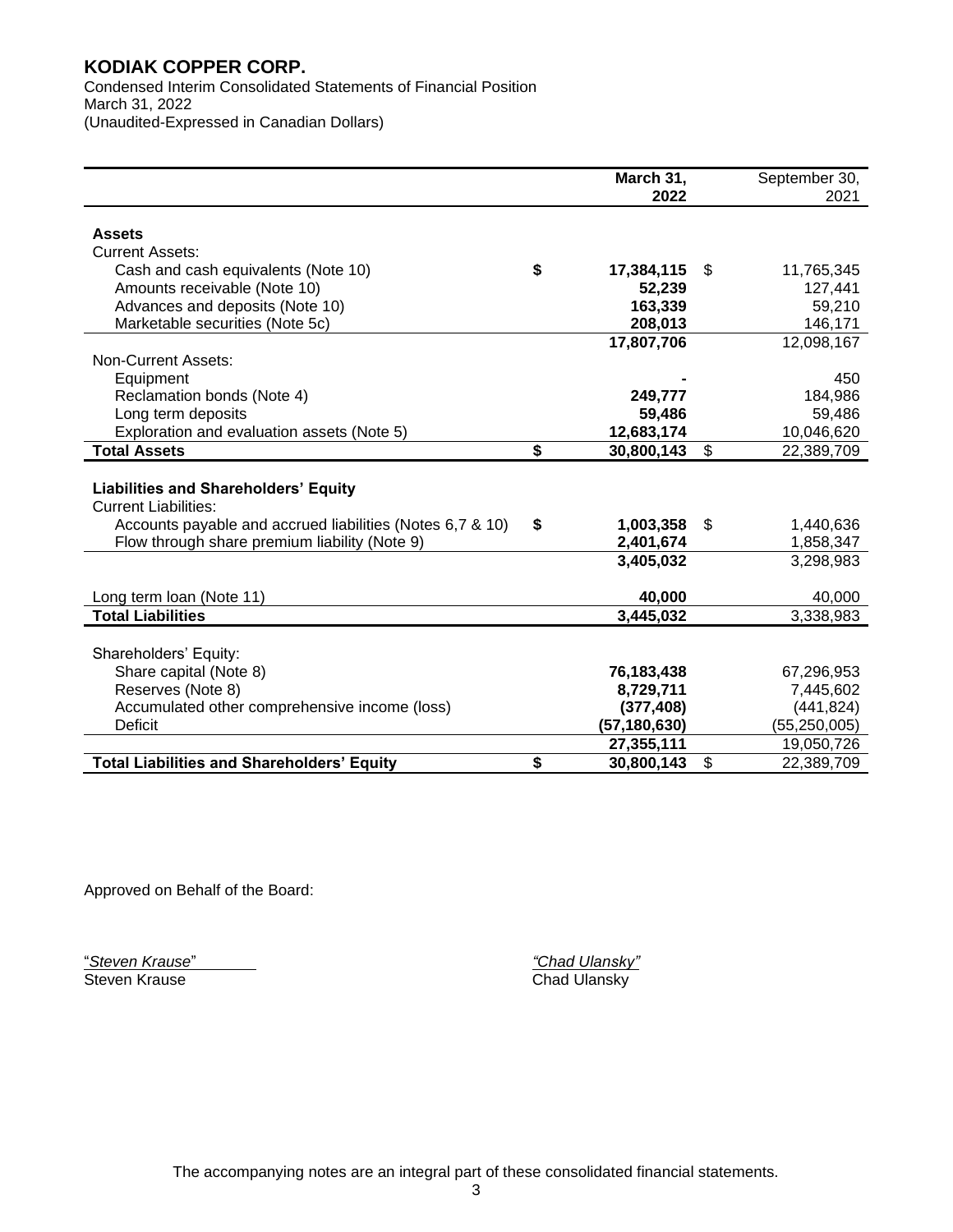Condensed Interim Consolidated Statements of Operations and Comprehensive Loss March 31, 2022 (Unaudited - Expressed in Canadian Dollars)

|                                   |              |                        | <b>Three</b> |                        |               |
|-----------------------------------|--------------|------------------------|--------------|------------------------|---------------|
|                                   |              |                        | months       |                        | Six months    |
|                                   |              |                        | ended        | Six months             | ended         |
|                                   |              | Three months           | March 31,    | ended                  | March 31,     |
|                                   |              | ended                  | 2021(Restat  | March 31,              | 2021(Restat   |
|                                   | <b>Notes</b> | March 31, 2022         | ed Note 13)  | 2022                   | ed Note 13)   |
|                                   |              |                        |              |                        |               |
| <b>Expenses</b><br>Amortization   |              | \$                     | 96 \$<br>\$  | 450 \$                 | 192           |
|                                   |              | 64,271                 | 49,901       | 111,964                | 95,466        |
| Consulting fees<br>Insurance      |              | 11,496                 | 11,875       | 22,580                 | 19,436        |
|                                   | 8            | 339,468                |              |                        |               |
| Management fees                   |              |                        | 257,984      | 448,835                | 344,467       |
| <b>Directors Fees</b>             |              | 27,000                 | 7,500        | 53,735                 | 7,500         |
| <b>Payroll Costs</b>              |              | 76,843                 | 35,971       | 92,207                 | 48,163        |
| Office and administration         |              | 18,052                 | 18,220       | 65,938                 | 57,270        |
| Professional fees                 |              | 24,432                 | 35,165       | 37,429                 | 68,059        |
| Rent                              |              | 28,121                 | 20,509       | 56,243                 | 31,018        |
| Stock-based compensation          | 9d           | 1,415,983              | 1,275,269    | 1,474,368              | 1,307,496     |
| Transfer agent and filing         |              | 45,120                 | 37,363       | 48,496                 | 99,173        |
| Travel, promotion and             |              |                        |              |                        |               |
| shareholder information           |              | 198,439                | 207,573      | 386,022                | 366,661       |
| Impairment of E&E assets          | 6            | 2,413                  | 3,227        | 11,248                 | 4,518         |
|                                   |              | (2, 251, 638)          | (1,960,653)  | (2,809,515)            | (2,449,419)   |
| Other income (expenses)           |              |                        |              |                        |               |
| Foreign currency gain (loss)      |              | (3, 167)               | (9,922)      | (3,271)                | 1,588         |
| Interest                          |              | 17,538                 | 26,225       | 36,460                 | 52,968        |
| Other income                      | 9            | 255,335                | 155,856      | 845,701                | 379,478       |
| Other income (expenses)           |              | 269,706                | 172,159      | 878,890                | 434,034       |
|                                   |              |                        |              |                        |               |
| Loss for the period               |              | (1,981,932)            | (1,788,494)  | (1,930,625)            | (2,015,385)   |
| Other comprehensive income        |              |                        |              |                        |               |
| (loss)                            |              |                        |              |                        |               |
| Foreign currency translation      |              |                        |              |                        |               |
| adjustment                        |              | 2,515                  | 7,795        | 2,574                  | 15,042        |
| Unrealized gain (loss) on         |              |                        |              |                        |               |
| marketable securities             | 5c           | (11, 244)              | (113, 833)   | 61,842                 | (195,187)     |
|                                   |              |                        |              |                        |               |
| <b>Comprehensive loss for the</b> |              |                        |              |                        |               |
| period                            |              | \$<br>$(1,990,661)$ \$ | (1,894,532)  | $(1,866,209)$ \$<br>\$ | (2, 195, 530) |
|                                   |              |                        |              |                        |               |
| Earnings (loss) per share         |              |                        |              |                        |               |
| <b>Basic</b>                      |              | \$<br>$(0.04)$ \$      | $(0.04)$ \$  | $(0.04)$ \$            | (0.045)       |
|                                   |              |                        |              |                        |               |
| Weighted average number of        |              |                        |              |                        |               |
| shares outstanding                |              | 50,022,962             | 45,044,680   | 49,634,661             | 44,514,424    |

The accompanying notes are an integral part of these consolidated financial statements.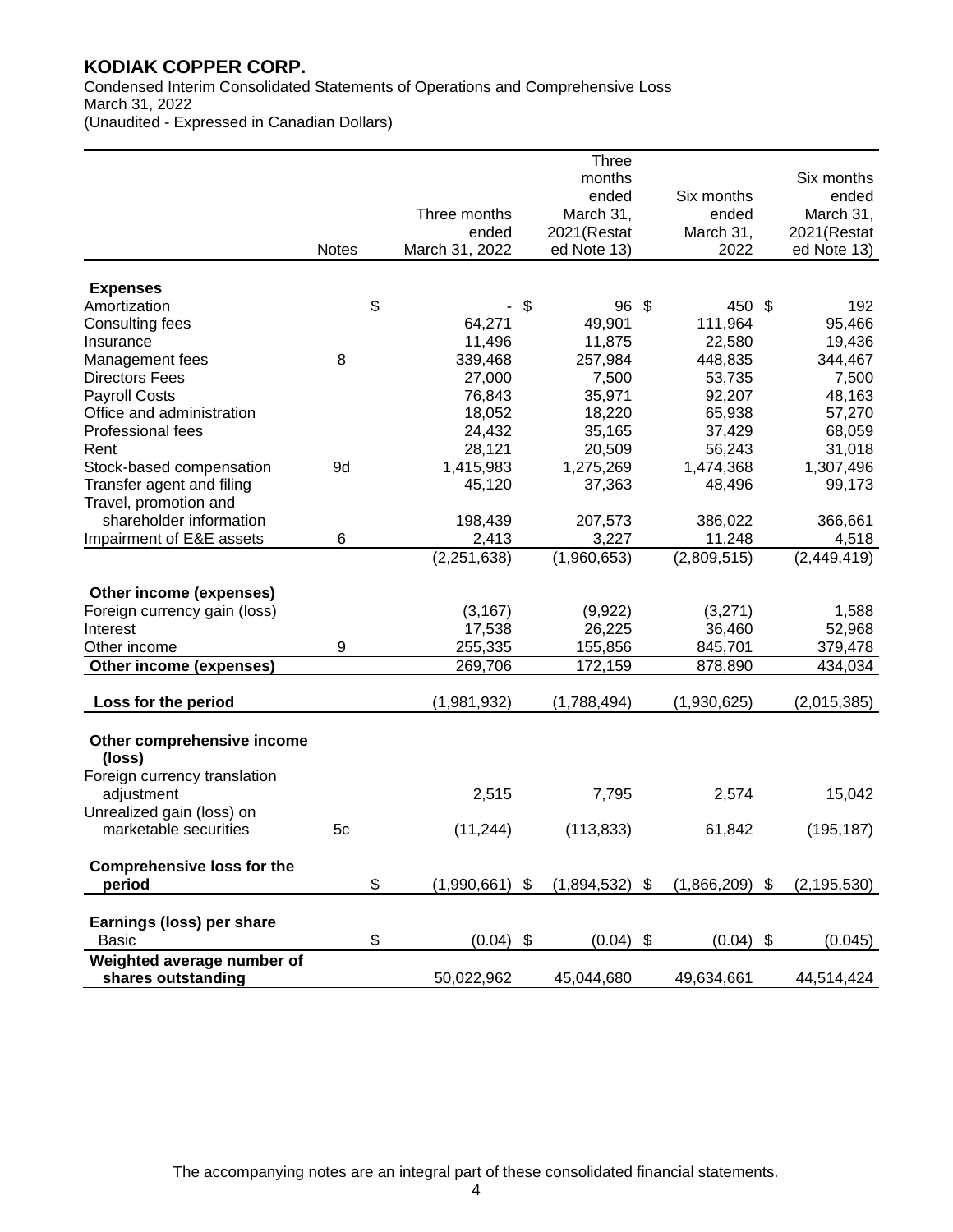Condensed Interim Consolidated Statements of Changes in Equity March 31, 2022 (Unaudited - Expressed in Canadian Dollars)

|                                         | <b>Share Capital</b> |                                     |                 |                  |              |                                |              |
|-----------------------------------------|----------------------|-------------------------------------|-----------------|------------------|--------------|--------------------------------|--------------|
|                                         | <b>Number of</b>     |                                     |                 |                  |              |                                |              |
|                                         | <b>Shares</b>        | <b>Amount</b>                       | <b>Reserves</b> | <b>AOCL</b>      |              | <b>Deficit</b>                 | <b>Total</b> |
| Balance at September 30, 2020 (Restated |                      |                                     |                 |                  |              |                                |              |
| - Note 13)                              |                      | 39,166,738 \$52,087,591 \$          | 6,764,559       | \$<br>(123, 491) | S.           | $(53,440,170)$ \$              | 5,288,489    |
|                                         |                      |                                     |                 |                  |              |                                |              |
| Net loss for the period                 |                      |                                     |                 |                  |              | (2,015,385)                    | (2,015,385)  |
| Shares issued in private placement      | 1,027,443            | 2,003,514                           |                 |                  |              |                                | 2,003,514    |
| Flow through shares issued in private   |                      |                                     |                 |                  |              |                                |              |
| placement                               | 3,739,316            | 10,673,965                          |                 |                  |              |                                | 10,673,965   |
| Flow through shares premium             |                      | (3,382,299)                         |                 |                  |              |                                | (3,382,299)  |
| Share issue costs                       |                      | (18, 875)                           |                 |                  |              |                                | (18, 875)    |
| Warrants exercised                      | 1,499,194            | 1,255,566                           |                 |                  |              |                                | 1,255,566    |
| Options exercised                       | 191,000              | 208,629                             | (101, 804)      |                  |              |                                | 106,825      |
| Share-based compensation                |                      |                                     | 1,307,496       |                  |              |                                | 1,307,496    |
| Fair Value adjustment on marketable     |                      |                                     |                 |                  |              |                                |              |
| securities                              |                      |                                     |                 | (195, 187)       |              |                                | (195, 187)   |
| Foreign currency translation adjustment |                      |                                     |                 | (3,911)          |              |                                | (3,911)      |
| Balance at March 31, 2021 (Restated -   |                      |                                     |                 |                  |              |                                |              |
| <b>Note 13)</b>                         |                      | 45,623,691 \$ 62,828,091 \$         | 7,970,251       | \$ (322,588)     | S            | $(55, 455, 555)$ \$            | 15,020,199   |
|                                         | <b>Number of</b>     |                                     |                 |                  |              |                                |              |
|                                         | <b>Shares</b>        | <b>Amount</b>                       | <b>Reserves</b> | <b>AOCL</b>      |              | <b>Deficit</b>                 | <b>Total</b> |
| <b>Balance at September 30, 2021</b>    | 49,105,088           | \$67,296,953\$                      | 7,445,602       | \$<br>(441, 824) | $\mathbf{s}$ | $(55, 250, 005)$ \$            | 19,050,726   |
| Net gain (loss) for the period          |                      |                                     |                 |                  |              | (1,930,625)                    | (1,930,625)  |
| Flow through shares issued in private   |                      |                                     |                 |                  |              |                                |              |
| placement                               | 4,635,417            | 9,600,000                           |                 |                  |              |                                | 9,600,000    |
| Flow through shares premium             |                      | (1,488,019)                         |                 |                  |              |                                | (1,488,019)  |
| Share issue costs                       |                      | (533, 489)                          |                 |                  |              |                                | (533, 489)   |
| Share based compensation                |                      |                                     | 1,474,368       |                  |              |                                | 1,474,368    |
| Warrants exercised                      | 1,468,815            | 869,674                             |                 |                  |              |                                | 869,674      |
| <b>Broker warrants exercised</b>        | 240,994              | 165,033                             | (30, 370)       |                  |              |                                | 134,663      |
| Options exercised                       | 162,000              | 273,286                             | (159, 889)      |                  |              |                                | 113,397      |
| Foreign currency translation adjustment |                      |                                     |                 | 2,574            |              |                                | 2,574        |
| Fair value adjustment on marketable     |                      |                                     |                 |                  |              |                                |              |
| securities                              |                      |                                     |                 | 61,842           |              |                                | 61,842       |
| Balance at March 31, 2022               |                      | 55,612,314 \$76,183,438 \$8,729,711 |                 | \$<br>(377, 408) | - \$         | $(57, 180, 630)$ \$ 27,355,111 |              |

The accompanying notes are an integral part of these consolidated financial statements.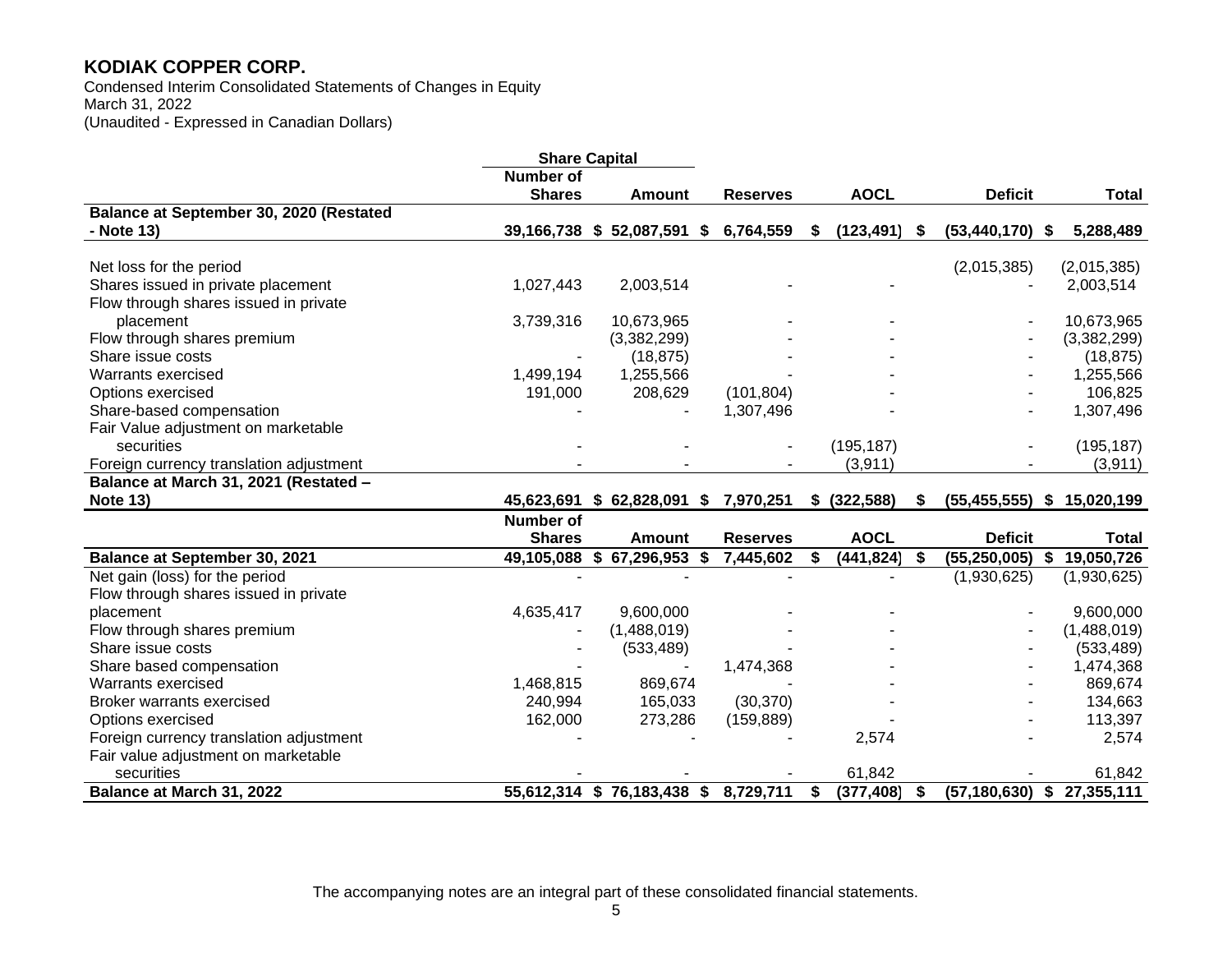Condensed Interim Consolidated Statements of Cash Flows March 31, 2022 (Unaudited - Expressed in Canadian Dollars)

|                                                       |                   | <b>Six Months</b> |
|-------------------------------------------------------|-------------------|-------------------|
|                                                       |                   | Ended             |
|                                                       | <b>Six Months</b> | March 31,         |
| Cash provided by / (used in):                         | Ended             | 2021(Restated     |
|                                                       | March 31, 2022    | Note 13)          |
| <b>Operating Activities:</b>                          |                   |                   |
| Loss for the period                                   | \$<br>(1,930,625) | \$<br>(2,015,385) |
| Items not affecting cash:                             |                   |                   |
| Amortization                                          | 450               | 192               |
| Other income                                          | (845, 701)        | (379, 478)        |
|                                                       |                   |                   |
| Share-based compensation                              | 1,474,368         | 1,307,496         |
| Impairment of exploration and evaluation assets       | 11,248            | 4,518             |
| Net changes in non-cash working capital items:        |                   |                   |
| Amounts receivable                                    | 75,302            | 41,372            |
| Advances and deposits                                 | (104, 129)        | 23,300            |
| Accounts payable and accrued liabilities              | (42, 904)         | (277, 172)        |
|                                                       | (1, 362, 091)     | (1, 295, 157)     |
|                                                       |                   |                   |
| <b>Investing Activities:</b>                          |                   |                   |
| <b>Reclamation bonds</b>                              | (64, 791)         | (14, 369)         |
| Exploration and evaluation assets                     | (3,042,176)       | (1, 271, 304)     |
|                                                       | (3, 106, 967)     | (1, 285, 673)     |
|                                                       |                   |                   |
| <b>Financing Activities:</b>                          |                   |                   |
| Shares issued for cash, net of share issuance costs   | 8,967,520         | 12,651,736        |
| Proceeds from marketable securities                   |                   | 159,379           |
| Warrants exercised                                    | 1,004,337         | 1,255,566         |
| Options exercised                                     | 113,397           | 106,825           |
|                                                       | 10,085,253        | 14,173,506        |
|                                                       |                   |                   |
| Effect of exchange rate changes on cash and cash      |                   |                   |
| equivalents                                           | 2,574             | (3,911)           |
|                                                       |                   |                   |
| Change in cash and cash equivalents for the period    | \$<br>5,618,770   | \$<br>11,588,765  |
| Cash and cash equivalents, beginning of the period    | \$<br>11,765,345  | \$<br>2,572,178   |
| Cash and cash equivalents, end of the period          | \$<br>17,384,115  | \$<br>14,160,943  |
|                                                       |                   |                   |
|                                                       |                   |                   |
| <b>Supplemental Information:</b>                      |                   |                   |
| Non-cash investing and financing activities:          |                   |                   |
| Change in mineral property costs included in accounts |                   |                   |
| payable                                               | \$<br>(394, 374)  | \$<br>(31, 021)   |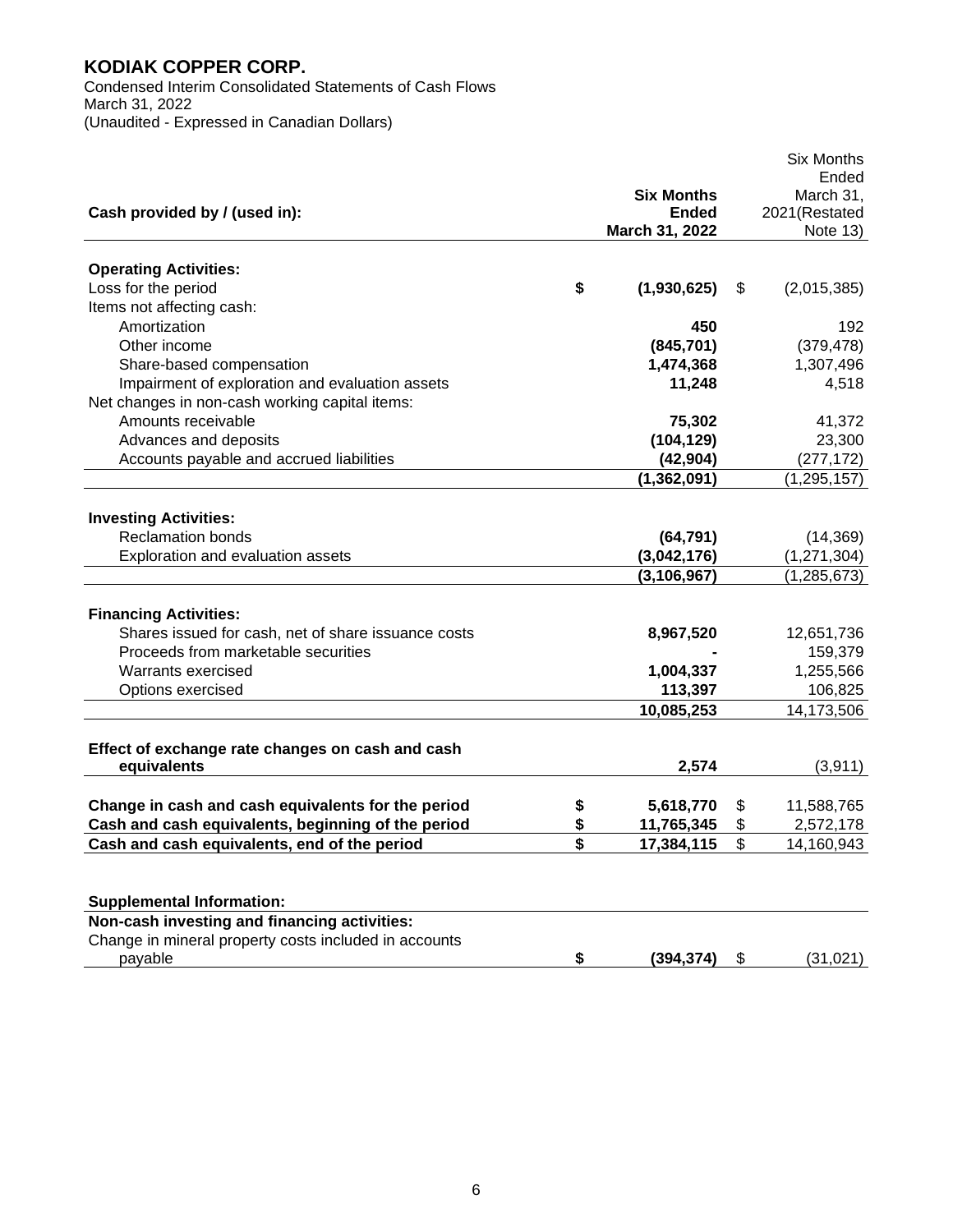#### **1. NATURE OF OPERATIONS AND ABILITY TO CONTINUE AS A GOING CONCERN**

 The Company was incorporated under the laws of the Province of British Columbia on January 12, 1987. The Company's common shares are trading as a mining issuer on Tier 2 of the TSX Venture Exchange under the trading symbol KDK.

 The Company's activities consist of the exploration and development of base and precious metals throughout North America. The head office and principal address of the Company are located at 1020 – 800 West Pender Street, Vancouver, BC V6C 2V6.

 As the Company is in the exploration stage, the recoverability of amounts shown for exploration and evaluation assets and the Company's ability to continue as a going concern is dependent upon the discovery of economically recoverable reserves, continuation of the Company's interest in the underlying resource claims, the ability of the Company to obtain necessary financing to complete their development and upon future profitable production or proceeds from the disposition thereof. The amounts shown as exploration and evaluation assets represent net costs to date, less amounts amortized and/or written-off, and do not necessarily represent present or future values.

 The Company incurred a net loss of \$1,930,625 during the six months ended March 31, 2022 and, as of that date, the accumulated deficit was \$57,180,630. The Company expects to incur future losses in the development of its business. While these condensed interim consolidated financial statements have been prepared with the assumption that the Company will be able to meet its obligations and continue its operations for its next fiscal year, the aforementioned conditions indicate the existence of material uncertainty which may cast significant doubt on the Company's ability to continue as a going concern. Realization values may be substantially different from carrying values as shown and these consolidated financial statements do not give effect to adjustments that would be necessary if the Company were not to continue as a going concern.

The novel coronavirus ("COVID-19") has caused many countries to implement measures to reduce the spread of the virus. The effect and duration of COVID-19 and government responses to it are unknown. Consequently, management anticipates, but cannot predict the effect of unknown adverse changes to its future business plans, financial position, cash flows, and results of operations.

#### *Statement of Compliance*

 These condensed interim consolidated financial statements for the six months ended March 31, 2022 were prepared in accordance with International Financial Reporting Standards ("IFRS") issued by the International Accounting Standards Board ("IASB") and Interpretations of the International Financial Reporting Interpretations ("IFRIC") in effect at March 31, 2022. The Company has elected to present the statements of operations and comprehensive loss in a single statement. The condensed interim consolidated financial statements of the Company for the six months ended March 31, 2022 (including comparatives) have been prepared by management, reviewed by the Audit Committee and approved and authorized for issue by the Board of Directors on May 27, 2022.

#### **2. BASIS OF PREPARATION**

#### *Critical judgments in applying accounting policies*

 The preparation of these condensed interim consolidated financial statements requires management to make certain estimates, judgments and assumptions that affect the reported amounts of assets and liabilities at the date of the condensed interim consolidated financial statements and reported amounts of expenses during the year. Actual results could differ from these estimates.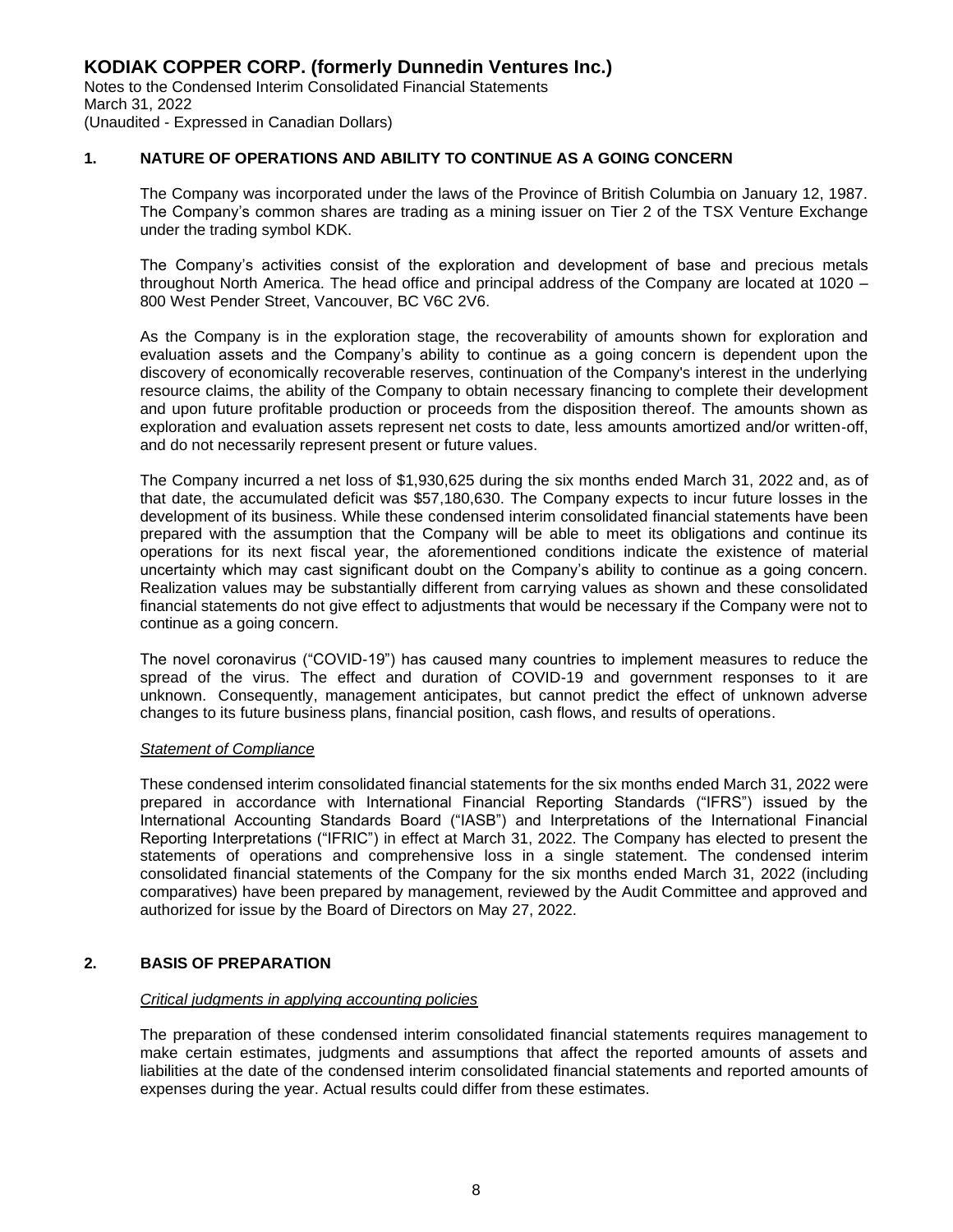Notes to the Condensed Interim Consolidated Financial Statements March 31, 2022

(Unaudited - Expressed in Canadian Dollars)

#### **2. BASIS OF PREPARATION** (continued)

 These condensed interim consolidated financial statements include estimates which, by their nature, are uncertain. The impacts of such estimates are pervasive throughout the consolidated financial statements and may require accounting adjustments based on future occurrences. Revisions to accounting estimates are recognized in the period in which the estimate is revised and future periods if the revision affects both current and future periods. These estimates are based on historical experience, current and future economic conditions and other factors, including expectations of future events that are believed to be reasonable under the circumstances. Certain comparative figures have been reclassified to conform with the current year presentation.

#### **3. SIGNIFICANT ACCOUNTING POLICIES**

#### *New standards, interpretations and amendments adopted by the Company*

The accounting policies applied in the preparation of these condensed interim financial statements are consistent with those applied and disclosed in the Company's audited financial statements for the years ended September 30, 2021 and 2020.

#### **4. RECLAMATION BONDS**

|            |   | March 31, 2022 |         | September 30, |
|------------|---|----------------|---------|---------------|
|            |   |                |         | 2021          |
| <b>MPD</b> | Ψ | 97,500         | \$      | 97,500        |
| Mohave     |   | 112.277        |         | 47,486        |
| Kahuna     |   | 40,000         |         | 40,000        |
|            |   | 249,777        | ጦ<br>۰D | 184,986       |

 The MPD portion of the reclamation bonds is a \$50,000 security deposit paid to the Ministry of Energy, Mines and Petroleum Resources of British Columbia. The security deposit was paid as a part of the permit application. In January of 2021 the security deposit was increased by an additional \$47,500.

The Mohave portion of the reclamation bonds is a cost estimate to be paid by the Company to the Bureau of Land Management ("BLM") Kingman Field Office in the state of Arizona, USA. This cost estimate as calculated by the BLM of US\$89,850 -\$112,277 - 2022, (US\$37,270 - \$47,486 – 2021) is for the Company to meet its anticipated reclamation requirements. During the quarter the Company placed a new reclamation bond deposit with the Bureau of Land Management for US\$52,580. This amount will replace the original US\$37,270, which will be refunded to the Company.

For the Kahuna resource property in the territory of Nunavut a reclamation Letter of Credit is recorded in reclamation bonds. A \$40,000 "Letter of Credit" was arranged with BMO on August 29, 2017 and amended on October 4, 2017. This letter is held by the financial institution as security for possible reclamation obligations pursuant to Land Use License KVL315B01, issued by the Kivalliq Inuit Association which authorizes surface exploration activities on Inuit Owned Land parcel CI-15. The Letter of Credit is a certificate which is extended automatically from year to year, and available to the Kivalliq Inuit Association upon written demand.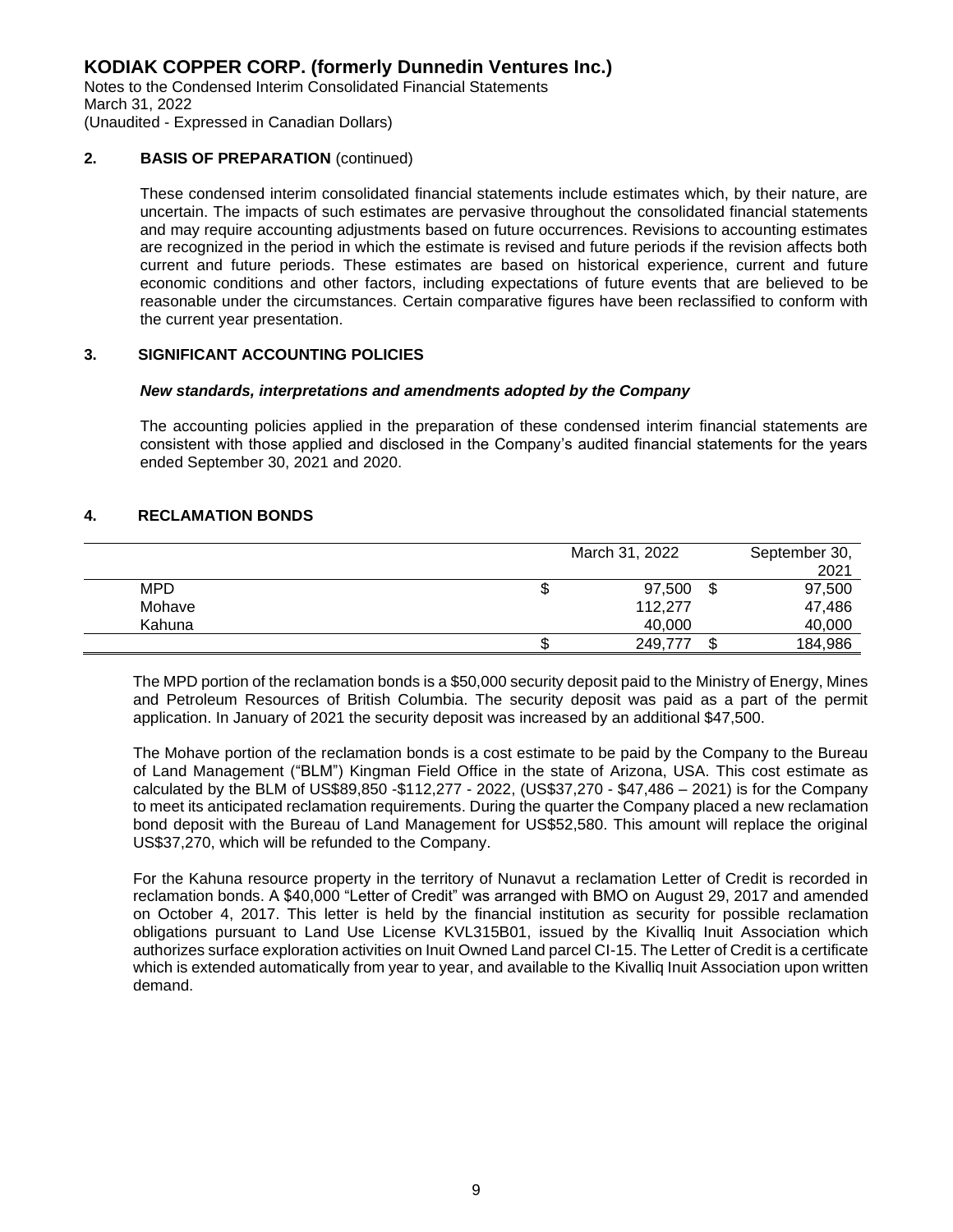Notes to the Condensed Interim Consolidated Financial Statements March 31, 2022 (Unaudited - Expressed in Canadian Dollars)

# **5. EXPLORATION AND EVALUATION ASSETS**

Summary of the mineral projects' costs by project for the six months ended March 31, 2022:

|                                                                                                    | <b>Notes</b> | Trapper<br>(BC,<br>Canada) | Kahuna<br>(NU,<br>Canada) | <b>MPD</b><br>(BC,<br>Canada) | <b>Mohave</b><br>(AZ, USA) |      | Total      |
|----------------------------------------------------------------------------------------------------|--------------|----------------------------|---------------------------|-------------------------------|----------------------------|------|------------|
| <b>Acquisition costs:</b>                                                                          |              |                            |                           |                               |                            |      |            |
| Beg balance, September 30, 2021<br>Additions /(deductions) during the<br>period:                   | \$           |                            | \$                        | \$<br>1,967,720 \$            | 214,078 \$                 |      | 2,181,798  |
| Claim fees<br>Impairment of acquisition costs                                                      |              |                            |                           | 1,904                         |                            |      | 1,904      |
| Acquisition costs, March 31, 2022                                                                  | \$           |                            | \$                        | \$<br>1,969,624 \$            | 214,078                    | - \$ | 2,183,702  |
|                                                                                                    |              |                            |                           |                               |                            |      |            |
| <b>Exploration costs:</b><br>Beg balance, September 30, 2021<br>Additions /(deductions) during the | \$           |                            | \$                        | \$<br>7,798,256 \$            | 66,566 \$                  |      | 7,864,822  |
| period:<br>Geological staff & consulting                                                           | 7            |                            | 4,182                     | 901,682                       | 5,157                      |      | 911,021    |
| Drilling & support                                                                                 |              |                            |                           | 1,090,417                     |                            |      | 1,090,417  |
| Aircraft charter                                                                                   |              |                            | 1,467                     |                               |                            |      | 1,467      |
| Assays                                                                                             |              |                            |                           | 219,121                       |                            |      | 219,121    |
| <b>Exploration support</b>                                                                         |              |                            | 5,600                     | 238,878                       | 9,790                      |      | 254,268    |
| Fuel                                                                                               |              |                            |                           | 12,507                        |                            |      | 12,507     |
| Travel                                                                                             |              |                            |                           | 159,769                       |                            |      | 159,769    |
| Foreign exchange movements                                                                         |              |                            |                           |                               | (2,671)                    |      | (2,671)    |
| Impairment of exploration costs                                                                    |              |                            | (11, 249)                 |                               |                            |      | (11, 249)  |
| Exploration costs, March 31, 2022                                                                  | \$           | $\blacksquare$             | \$<br>$\blacksquare$      | \$<br>10,420,630 \$           | 78,842 \$                  |      | 10,499,472 |
|                                                                                                    |              |                            |                           |                               |                            |      |            |
| Balance, March 31, 2022                                                                            | \$           | $\blacksquare$             | \$<br>$\blacksquare$      | $$12,390,254$ \$              | 292,920                    | \$   | 12,683,174 |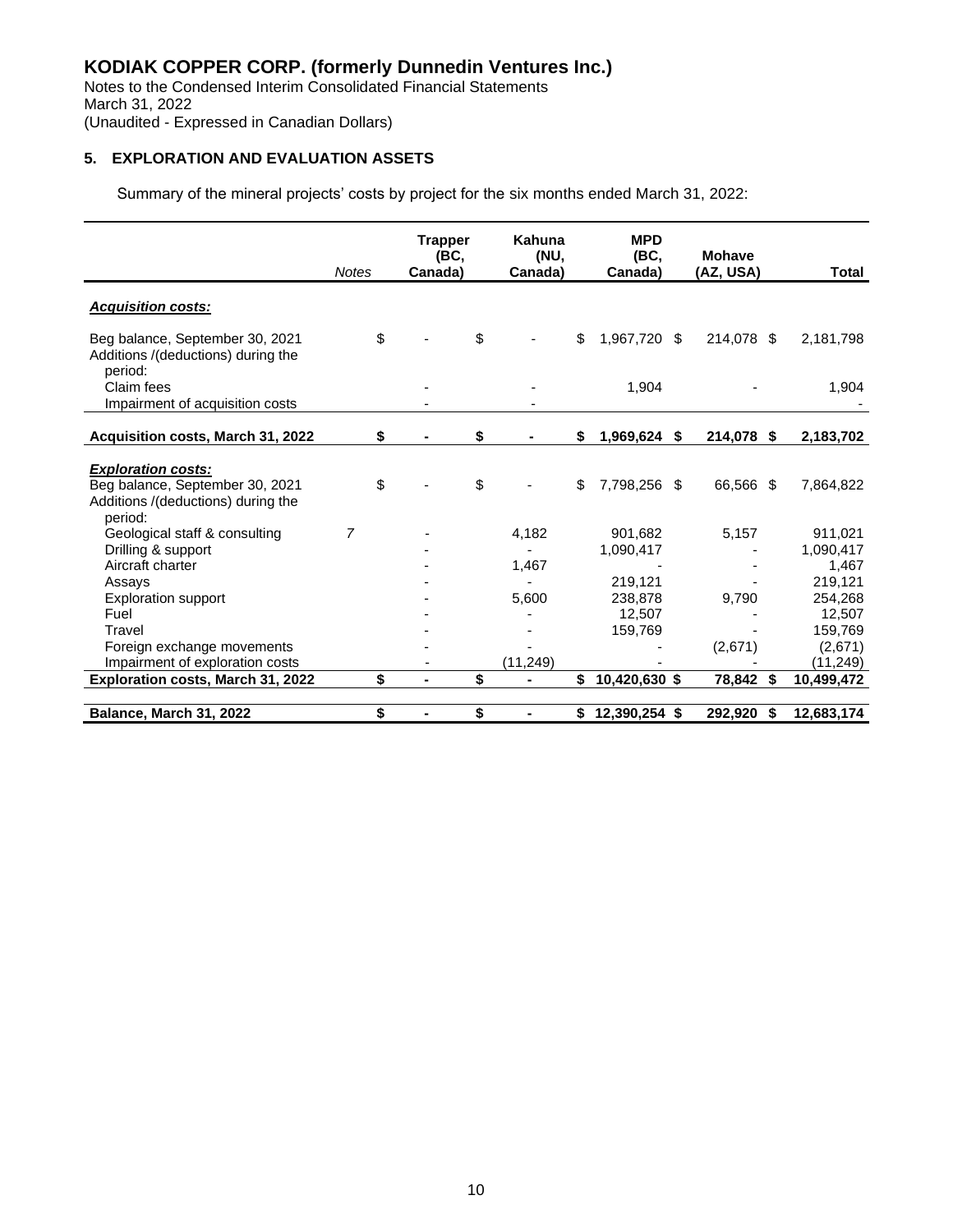Notes to the Condensed Interim Consolidated Financial Statements March 31, 2022

#### (Unaudited - Expressed in Canadian Dollars)

#### **5. EXPLORATION AND EVALUATION ASSETS** (continued)

Summary of the mineral projects' costs by project for the year ended September 30, 2021:

|                                                                                  | <b>Trapper</b><br>(BC, | Kahuna<br><b>MPD</b><br>(NU,<br>(BC, |    |                        | <b>Mohave</b> |            |      |                                 |
|----------------------------------------------------------------------------------|------------------------|--------------------------------------|----|------------------------|---------------|------------|------|---------------------------------|
|                                                                                  | Canada)                | Canada)                              |    | Canada)                |               | (AZ, USA)  |      | Total                           |
| <b>Acquisition costs:</b>                                                        |                        |                                      |    |                        |               |            |      |                                 |
| \$<br>Balance, September 30, 2020<br>Additions during the year                   |                        | \$                                   | \$ | 390,574 \$             |               | 186,700 \$ |      | 577,274                         |
| Claim fees<br>Axe property acquisition (shares)                                  |                        |                                      |    | 146<br>1,577,000       |               | 27,378     |      | 27,524<br>1,577,000             |
| Balance, September 30, 2021                                                      | \$                     | \$                                   | \$ | 1,967,720              | - \$          | 214,078    | - \$ | 2,181,798                       |
| <b>Exploration costs:</b>                                                        |                        |                                      |    |                        |               |            |      |                                 |
| \$<br>Balance, September 30, 2020<br>Additions /(deductions) during the<br>year: |                        | \$                                   | \$ | 2,243,182 \$           |               | 60,126 \$  |      | 2,303,308                       |
| Geological staff & consulting<br>Drilling & support                              | 432                    | 17,241                               |    | 1,843,161<br>2,612,883 |               | 8,922      |      | 1,869,756<br>2,612,883          |
| Assays<br><b>Exploration support</b>                                             |                        | 4,100                                |    | 275,461<br>492,576     |               | 1,565      |      | 275,461<br>498,241              |
| Fuel                                                                             |                        | 8,000                                |    | 10.005                 |               |            |      | 18,005                          |
| Travel<br>Foreign exchange movements<br>Impairment of exploration costs          | (432)                  | (29, 341)                            |    | 320,988                |               | (4,047)    |      | 320,988<br>(4,047)<br>(29, 773) |
| <b>Exploration costs, September 30,</b>                                          |                        |                                      |    |                        |               |            |      |                                 |
| 2021                                                                             | \$<br>Ξ.               | \$<br>$\blacksquare$                 | S. | 7,798,256              | \$            | 66,566 \$  |      | 7,864,822                       |
| Balance, September 30, 2021                                                      | \$<br>$\blacksquare$   | \$                                   | \$ | 9,765,976              | \$            | 280.644    | -\$  | 10,046,620                      |

#### **a. MPD Property**

 On November 29, 2018, the Company entered into a purchase agreement to acquire 100% ownership of the Man, Prime and Dillard properties, the "MPD Project" in south-central British Columbia.

 The Company paid \$100,000 in cash and issued 360,000 shares with a fair value of \$162,000. A further \$100,000 was paid in March 2019. The property is subject to a 1.25% to 2% net smelter return royalty, which is payable on three mineral claims.

 A mineral exploration permit was obtained for the MPD property. In connection with the permit a refundable \$50,000 security deposit was posted with the British Columbia Minister of Finance. An additional \$47,500 was posted in January 2021 (see Note 4).

As part of the MPD permit, the Company agreed to assume the clean up obligation of a previous operator. As a result, the amount of \$100,000 has been recorded in Exploration and Evaluation assets, Geological consulting, and the liability is recorded in Accounts Payable and Accrued Liabilities.

On April 19, 2021 the Company announced that it had entered into a purchase agreement to acquire a 100% interest in the Axe Copper-Gold Property from Orogen Royalties ("Orogen"). The property is contiguous with the Company's MPD property.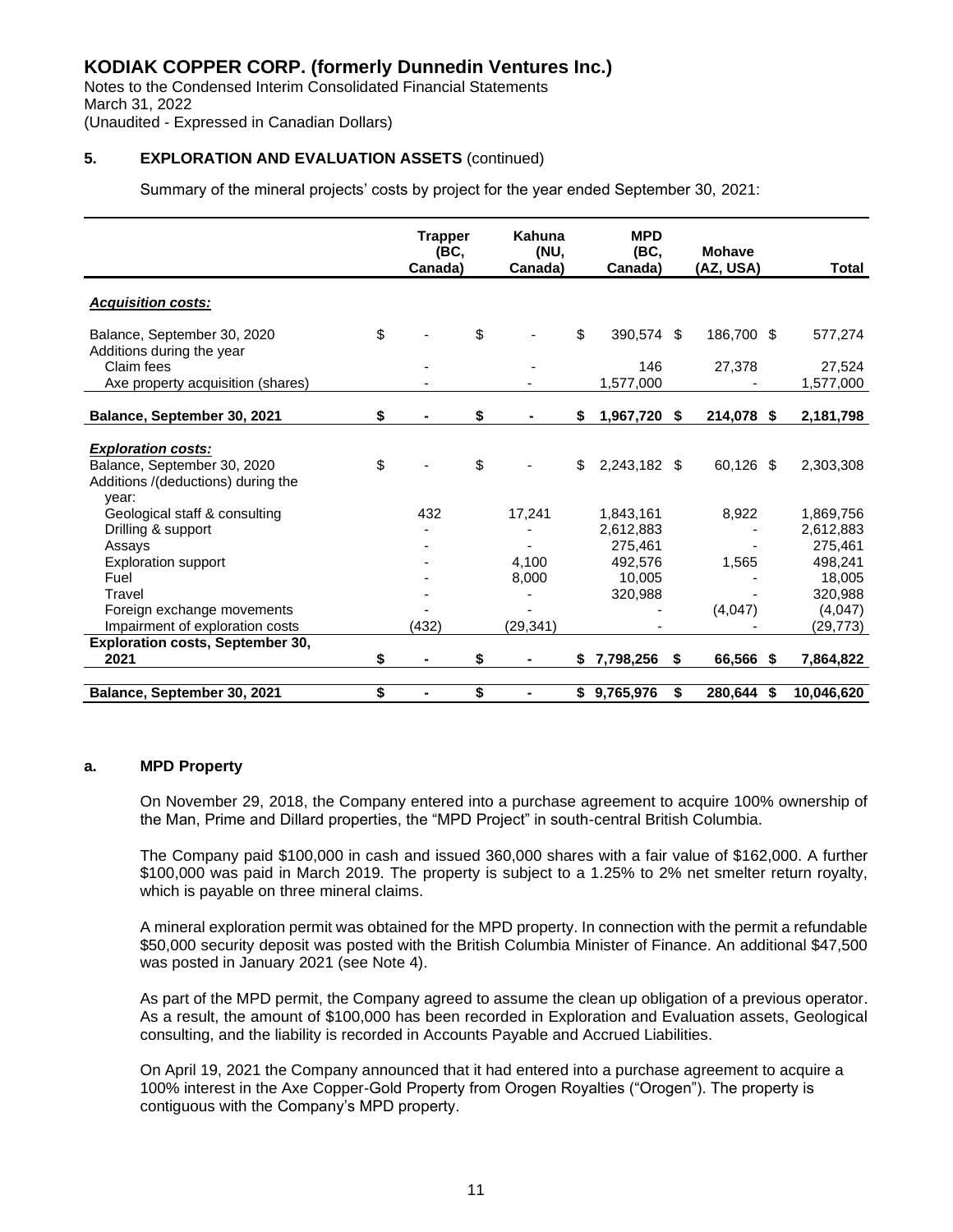Notes to the Condensed Interim Consolidated Financial Statements March 31, 2022

### (Unaudited - Expressed in Canadian Dollars)

#### **5. EXPLORATION AND EVALUATION ASSETS** (continued)

#### **a. MPD Property** (continued)

As consideration for the property, the Company will provide the following:

- 950,000 Kodiak shares upon closing of the transaction; (issued Note 8)
- A 2% net smelter returns royalty on the Axe property of which 0.5% may be purchased by Kodiak for \$2,000,000 at any time;
- A cash payment will be made to Orogen in the amount equal to the value of 75,000 Orogen shares up to a maximum of \$50,000 upon the completion of 5,000 metres of drilling on the Axe Property;
- A cash payment will be made to Orogen in the amount equal to the value of 200,000 Orogen shares up to a maximum of \$150,000 upon the announcement of a measured or indicated mineral resource estimate of at least 500,000,000 tonnes at a grade of at least 0.40% copper equivalent on the Axe property; and
- A cash payment will be made to Orogen in the amount equal to the value of 250,000 Orogen shares up to a maximum of \$200,000 upon the completion of a feasibility study on the Axe Property.

Contingent payments related to performance milestones were not included in the purchase price as per the Company's Policy (Note (3p)) of the September 30, 2021 year end financial statements).

#### **b. Mohave Property**

 On March 4, 2019, the Company announced that it had entered into a letter of intent to acquire 100% of the Mohave copper-molybdenum-silver porphyry ("Mohave") option agreement in Mohave County, Arizona, USA, from Bluestone Resources Inc. ("Bluestone").

 In relation to the acquisition, the Company paid \$50,000 in cash and issued 232,558 common shares at a fair value of \$100,000 upon closing of the transaction, which occurred on May 22, 2019. The Company has committed to issue 100,000 shares upon the public disclosure of a 43-101 resource of the project, 100,000 shares upon the public disclosure of a preliminary economic analysis for the project, 100,000 shares upon the public disclosure of a pre-feasibility or more advanced study for the project, and a 0.5% NSR royalty on the Mohave claims and on a 2km area of interest around the Mohave claims.

 In addition to the above commitments to Bluestone Resources Inc., the Company is committed to pay US\$ \$1,000,000 to the original optionor of the Mohave property no later than 30 days after the Company announces a production decision or has secured financing to implement such a decision.

 In addition to the 0.5% NSR royalty to Bluestone, the Mohave property is subject to a 3.5% NSR royalty to the original optionor of which 1% can be bought back for US \$1,000,000.

 The measurement of the commitments and NSRs have not been reflected in the asset acquisition transaction and such liabilities will be recognized as the related activities that give rise to the liabilities occur.

The breakdown of the transaction is below:

| <b>Assets acquired:</b>                     |         |
|---------------------------------------------|---------|
| Acquisition costs                           | 115,158 |
| Exploration and evaluation assets           | 34,842  |
|                                             | 150,000 |
| <b>Consideration:</b>                       |         |
| Cash                                        | 50,000  |
| Shares issued and measured at issuance date | 100,000 |
|                                             | 150,000 |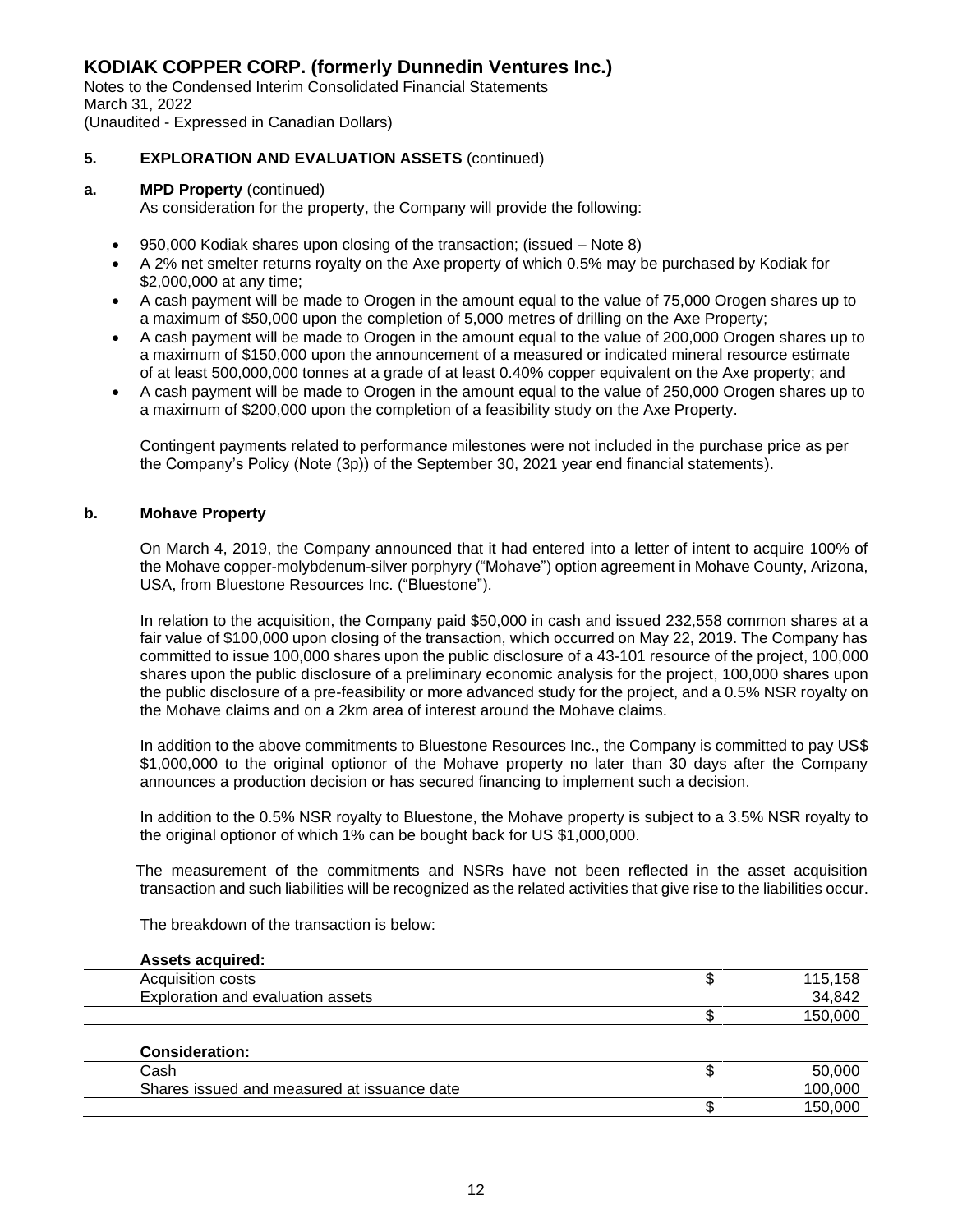Notes to the Condensed Interim Consolidated Financial Statements March 31, 2022 (Unaudited - Expressed in Canadian Dollars)

#### **5. EXPLORATION AND EVALUATION ASSETS** (continued)

#### **c. Trapper Property**

 By agreement dated November 29, 2010 and amended June 28, 2013 the Company acquired 100% of the Trapper property in northern BC.

 During the year ended September 30, 2020, the Company entered into an agreement with Brixton Metals Corporation ("Brixton") to dispose of its 100% interest in the Trapper property for net consideration of \$918,119, to be satisfied by an initial payment of \$100,000 in cash and 2,324,393 Brixton shares. The shares were recorded at the closing price of \$0.365 per share on the date of receipt of the shares (September 8, 2020). During the 2021 fiscal year, the Company released the \$30,284 Trapper bond to Brixton. See table below for a summary of the transaction.

| <b>Trapper Property Sale</b>            |          |
|-----------------------------------------|----------|
| Cash                                    | 100,000  |
| Fair value of Brixton shares on Sept 8  | 848,403  |
| Less: reclamation bond                  | (30,284) |
| Net consideration received              | 918,119  |
| Carrying value of Trapper Property      |          |
| <b>Gain on Sale of Trapper Property</b> | 918,119  |

 At March 31, 2022, the Company held 1,124,393 Brixton shares and the price was \$0.185, resulting in a fair value adjustment on the Brixton marketable securities of \$61,842 (2021- (\$195,187)) recorded to other comprehensive income (loss).

#### **d. Kahuna Property**

 By agreements dated November 4, 2014 and April 30, 2017, the Company acquired a 100% interest in the Kahuna Diamond project located in Nunavut, Canada.

 The Kahuna Property is currently subject to two separate 2% gross overriding royalties "GOR" on diamonds, and two separate 2% net smelter return royalties (each, an "NSR" and together, the "NSRs") on all other minerals derived from the Property. Pursuant to the Royalty Agreement, 1% of each GOR may be purchased from either of the parties for \$2 million, and 1% of each NSR may be purchased from either of the parties for \$2 million.

 On December 11, 2015, the Company entered into an agreement with Kel-ex Development ("Kel-ex"), a private company controlled by a former advisor to the Company, whereby Kel-ex will provide equity financing equal to one-third of the Company's diamond processing and other laboratory costs incurred through a laboratory controlled by the former advisor. Kel-ex has continued to maintain its interest as per the agreement.

During the year ended September 30, 2021, the Company has decided to write-down the value of the project to \$Nil because the Company has no budgeted or planned exploration and has decided to leave the property on care and maintenance. Any future expenses will be charged to impairment of E&E assets.

The Kahuna property is subject to an Annual Assessment Expenditure Commitment on active claims. The 2021 commitment was \$3,000.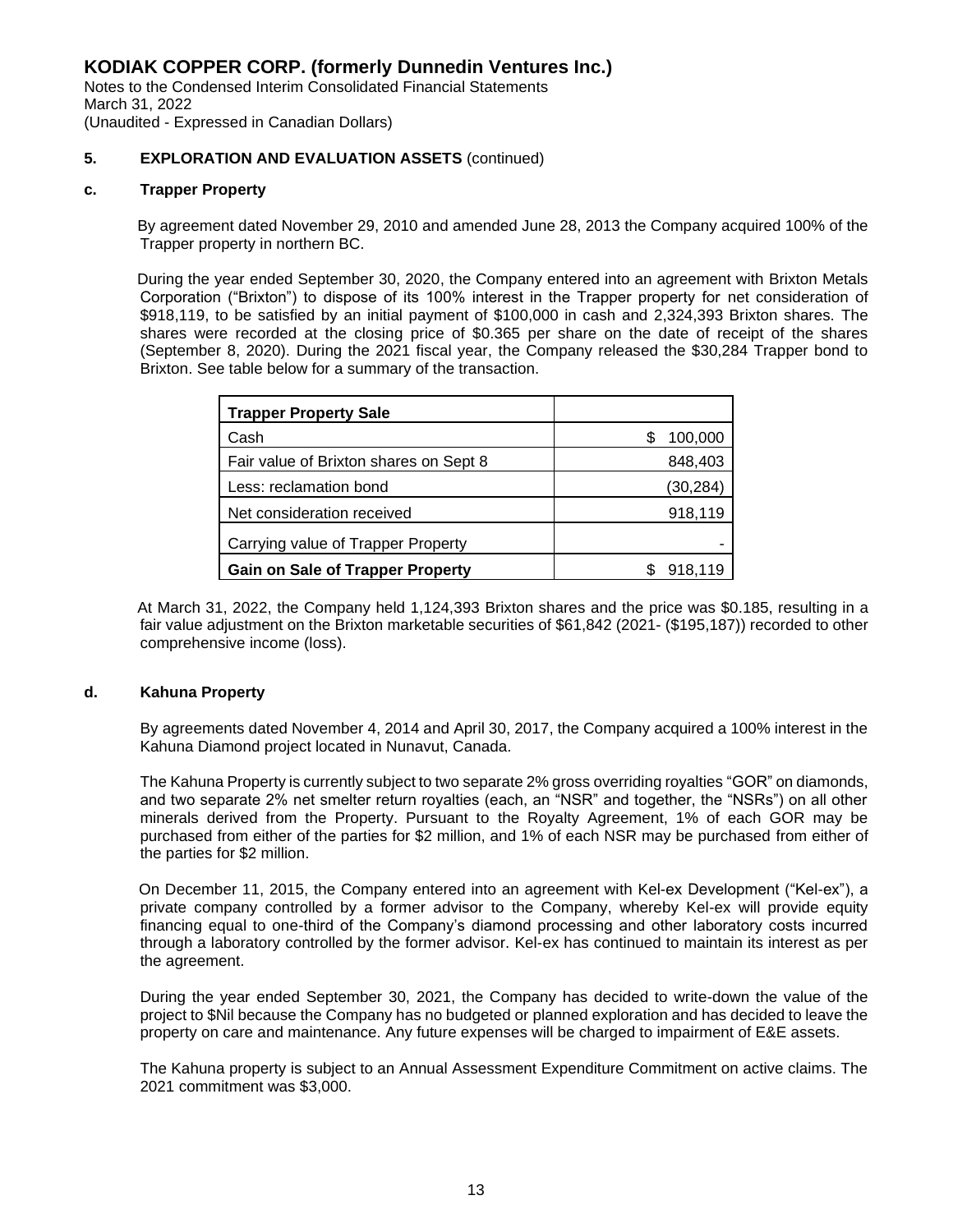Notes to the Condensed Interim Consolidated Financial Statements March 31, 2022 (Unaudited - Expressed in Canadian Dollars)

#### **6. ACCOUNTS PAYABLE AND ACCRUED LIABILITIES**

 Accounts payable include primarily amounts owing for Company's exploration programs, and general corporate expenditures.

 The Company is disputing \$287,154 of accounts payable that arose in 2011 and the Company believes these amounts will be settled without payment. This disputed amount is included in the March 31, 2022 and 2021-year end balance.

#### **7. RELATED PARTY TRANSACTIONS**

 The Company's transactions with related parties during the six months ended March 31, 2022 and 2021 consist of transactions with directors, officers, and shareholders of the Company.

 Amounts paid and accrued to key management personnel, officers and companies controlled by directors and officers:

|                                              | Six Months ended |      | Six Months ended |
|----------------------------------------------|------------------|------|------------------|
|                                              | March 31, 2022   |      | March 31, 2021   |
| Geological fees capitalized to exploration & |                  |      |                  |
| evaluation $(1)$                             | 183.706          | - \$ | 183,065          |
| Management and directors fees (2)            | 365.032          |      | 336,917          |
| Share-based compensation                     | 828,634          |      | 745,720          |
| Total                                        | 1,377,372        |      | 1,265,702        |

(1) Geological fees were paid to the Company's VP Exploration, and the VP Operations.<br>(2) Management fees includes salaries and compensation to the Company's Chairman, ( Management fees includes salaries and compensation to the Company's Chairman, CEO & President, VP Exploration, VP Operations, Directors and the CFO.

As at March 31, 2022, \$Nil (2021 – \$21,724) was payable to the Company's VP Exploration and VP Operations.

#### **8. SHARE CAPITAL**

#### **a. Authorized**

Share capital consists of an unlimited number of common shares and preferred shares without par value. The Company has not issued any preferred shares.

#### **b. Share Issuances**

#### Issued during the six months ended March 31, 2022

During the six months ended March 31, 2022 1,709,809 shares were issued for warrants exercised. This resulted in total gross proceeds of \$1,004,337. Also during the same period 162,000 shares were issued for options exercised. This resulted in total gross proceeds of \$113,397.

On March 31, 2022 the Company announced the closing of a bought deal private placement and a nonbrokered private placement for aggregate gross proceeds of \$9.6 million. In the bought deal private placement a total of 4,375,000 charity flow-through commons shares were sold at a price of \$2.08 per charity flow-through share, for gross proceeds of \$9.1million. Kodiak's largest shareholder Teck Resources exercised their right to maintain a 9.9% shareholding and participated with a \$2 million investment in the placement.

The Company also completed a non-brokered private placement of flow-through common shares for gross proceeds of \$0.5 million. 260,417 flow-through shares were issued at a price of \$1.92.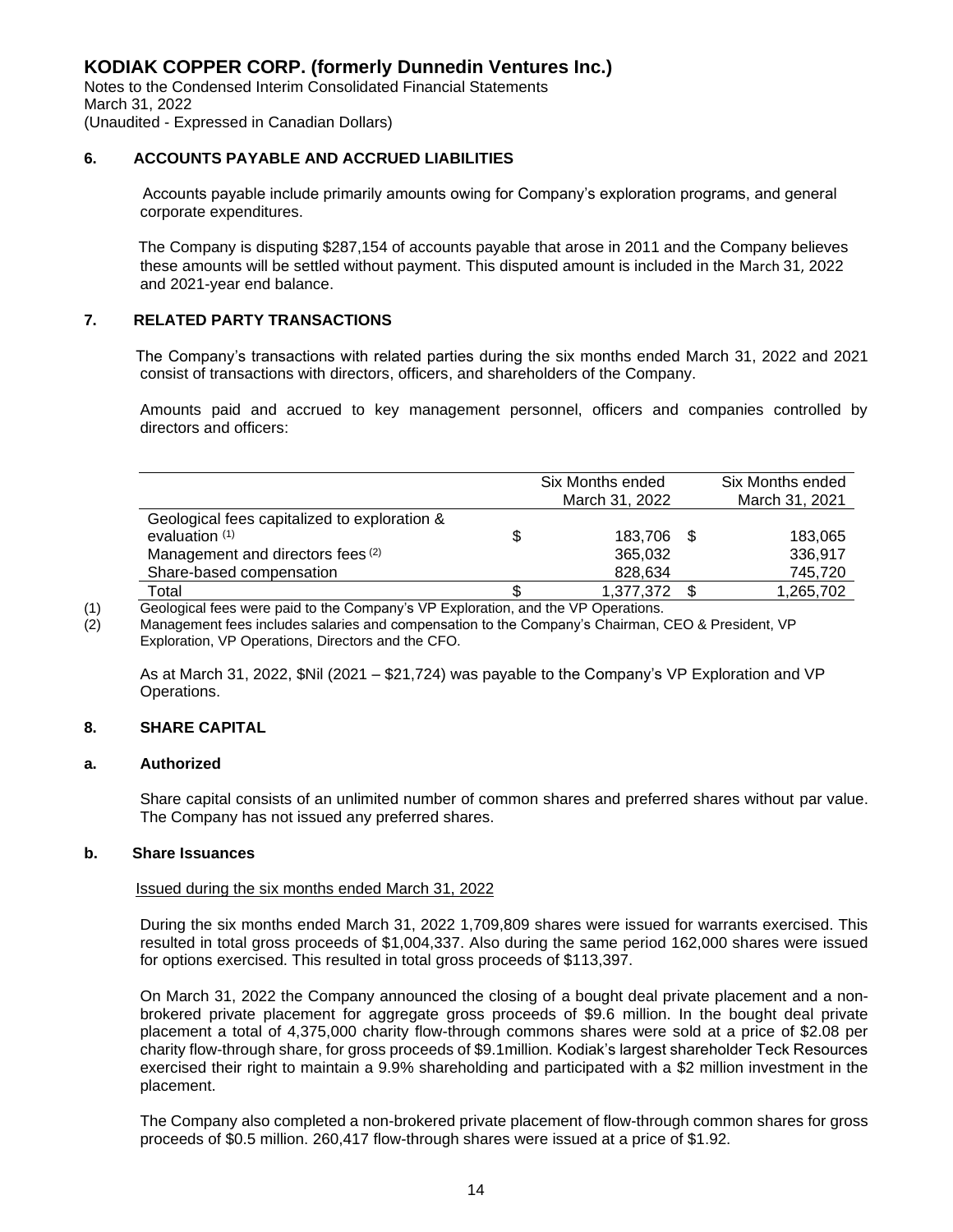Notes to the Condensed Interim Consolidated Financial Statements March 31, 2022 (Unaudited - Expressed in Canadian Dollars)

#### *8.* **SHARE CAPITAL** *(continued)*

#### **b. Share issuances** (*continued)*

\$1,488,020 of the total proceeds was allocated to flow through premium. In connection with the offering the Company paid the underwriters a cash commission equal to 6% of the gross proceeds of the gross proceeds of the offering, other than in respect of proceeds sold under the presidents list for which the Company paid a 3% cash commission. Total finders fees and other costs related to share issuance totaled \$632,481, of which \$98,992 was allocated to offset the flow through premium liability.

#### Issued during the year ended September 30, 2021

On October 7, 2020, the Company closed a non-brokered private placement for gross proceeds of \$12,677,479. The Company issued 1,027,443 non flow through shares at a price of \$1.95 and 3,739,316 flow through common shares through a charity flow-through arrangement consisting of 2,786,666 at a price of \$2.88 per share and 952,650 at a price of \$2.78. \$3,382,299 of the proceeds was allocated to flowthrough premium. In connection with the closing of the private placement the Company paid total finders' fees of \$25,744 of which \$6,869 was allocated to offset the flow through premium liability. During the year ended September 30, 2020, the Company had received \$273,000 in advance of the issuance of shares for the total financing which was recorded in accounts payable and accrued liabilities. This amount was allocated to share capital during the year ended September 30, 2021.

Teck Resources Limited ("Teck"), who participated in the financing, acquired approximately 9.9% of the issued and outstanding common shares of Kodiak on a non-diluted basis. In connection with the placement, Kodiak has agreed to grant Teck an equity participation right to maintain its pro-rata ownership in the Company.

On April 26, 2021, the Company issued 950,000 common shares with a fair value of \$1,577,000 in connection with the Axe-Copper-Gold Property (Note 5a).

During the year ended September 30, 2021, 806,000 stock options were exercised for total gross proceeds of \$500,575.

During the year ended September 30, 2021, 3,415,591 warrants were exercised for total gross proceeds of \$3,108,675. Of the warrants exercised, 59,448 were broker warrants.

#### **c. Warrants**

|                                  | <b>Number of</b><br><b>Warrants</b> | <b>Weighted Average</b><br><b>Exercise Price</b> |
|----------------------------------|-------------------------------------|--------------------------------------------------|
| Balance as at September 30, 2020 | 5,196,005                           | \$0.81                                           |
| Exercised                        | (3,415,591)                         | \$0.91                                           |
| Expired                          | (70,002)                            | \$1.19                                           |
| Balance as at September 30, 2021 | 1,710,412                           | \$0.59                                           |
| Exercised                        | (1,709,812)                         | \$0.59                                           |
| Expired                          | (600)                               | \$0.75                                           |
| Balance as at March 31, 2022     | -*                                  | S-                                               |

\*There were no outstanding warrants at March 31, 2022.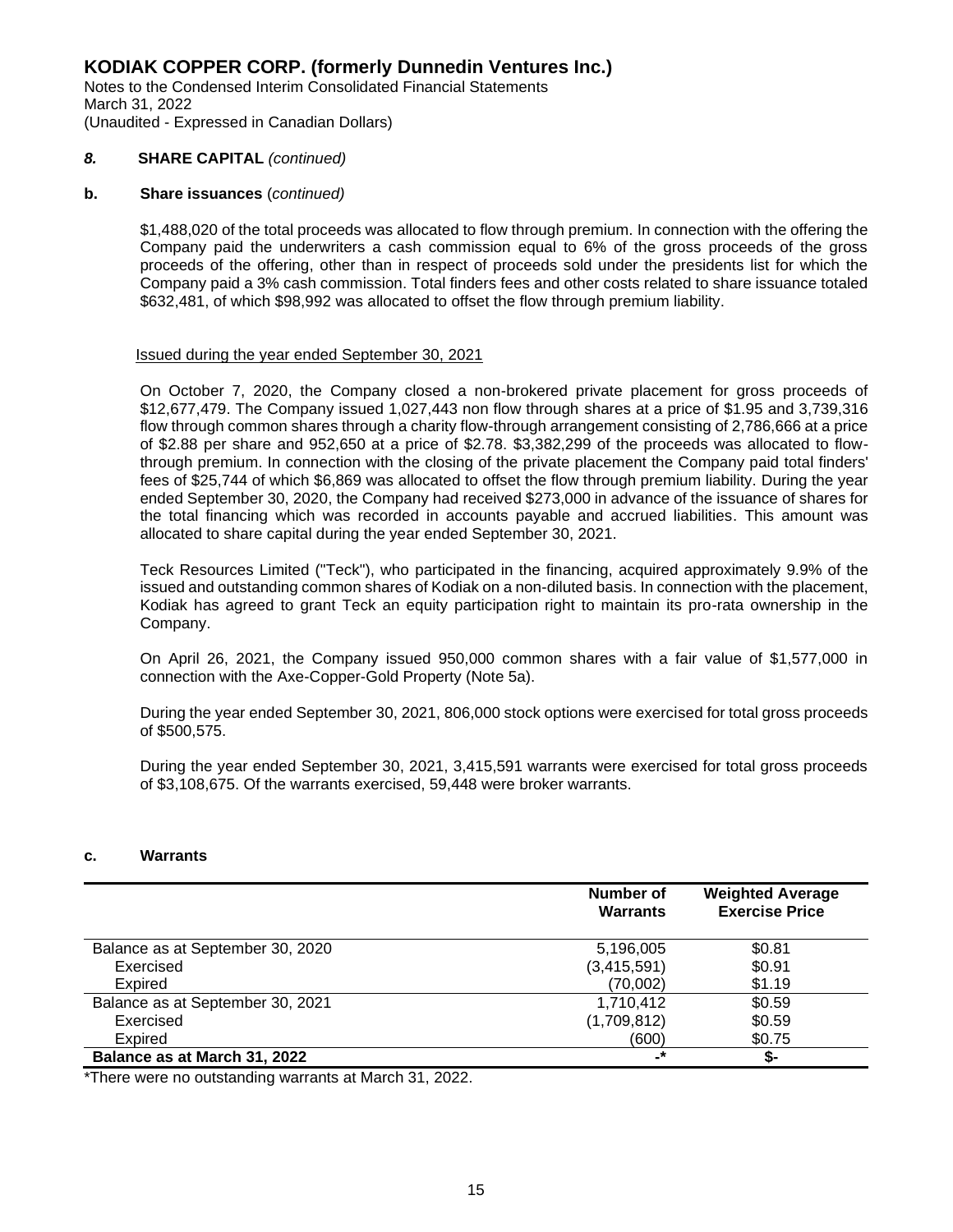Notes to the Condensed Interim Consolidated Financial Statements March 31, 2022 (Unaudited - Expressed in Canadian Dollars)

#### *8.* **SHARE CAPITAL** *(continued)*

#### **c. Warrants** (*continued)*

As at March 31, 2022, there were no warrants outstanding.

#### **d. Stock Options**

 The Company has adopted an incentive stock option plan (the "Option Plan") dated February 27, 2009 which provides that the Board of Directors of the Company may from time to time, in its discretion, and in accordance with TSX-V requirements, grant to directors, officers, employees and consultants to the Company, non-transferable options to purchase common shares. Included in the Option Plan are provisions that provide that the number of common shares reserved for issuance will not exceed 10% of the then issued and outstanding common shares of the Company. At the discretion of the Board of Directors of the Company, options granted under the Option Plan can have a maximum exercise term of 10 years from the date of grant. Vesting terms are determined at the time of grant by the Board of Directors and unless otherwise stated fully vest when granted.

During the six months ended March 31, 2022, 1,362,500 options were granted. Resulting in share-based compensation of \$1,474,368.

 During the year ended September 30, 2021, the Company recognized share-based compensation of \$1,427,850.

The fair value of the options was estimated at the grant date based on the Black-Scholes option pricing model, using the following assumptions:

|                                                | Year Ended<br>September 2021 | <b>Six Months</b><br>Ended March 31<br>2022 |
|------------------------------------------------|------------------------------|---------------------------------------------|
| Expected dividend yield                        | 0%                           | 0%                                          |
| Weighted average risk-free interest rate       | $0.24\% - 1.02\%$            | $0.63\% - 1.64\%$                           |
| Weighted average expected life                 | 1-5 years                    | 1-5 years                                   |
| Weighted average expected volatility           | 123%-165%                    | 57%-121%                                    |
| Weighted average fair value of options granted | \$1.07-\$1.36                | $$0.31 - $1.11$                             |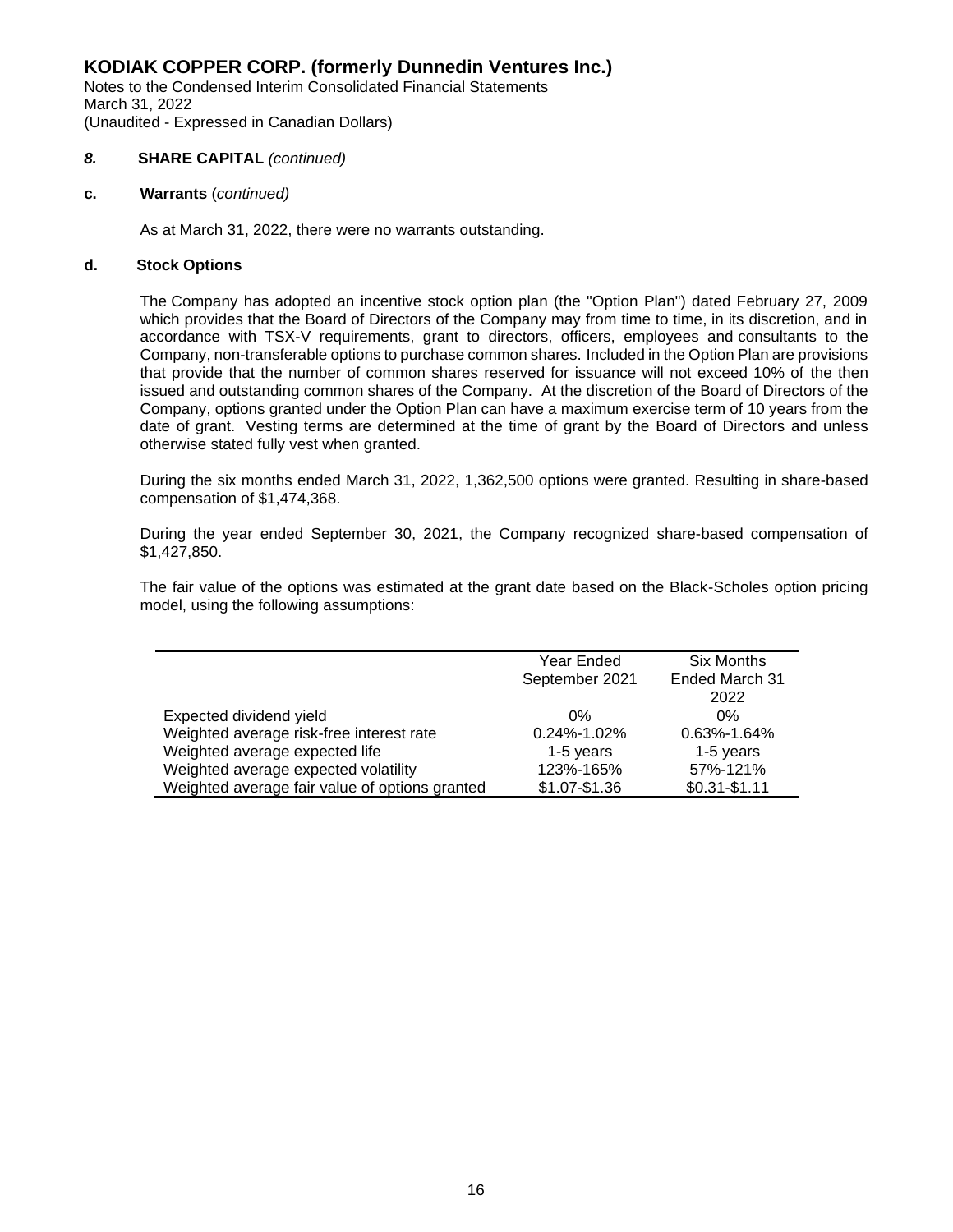Notes to the Condensed Interim Consolidated Financial Statements March 31, 2022 (Unaudited - Expressed in Canadian Dollars)

#### *8.* **SHARE CAPITAL** *(continued)*

#### **d. Stock Options** (*continued)*

The following is a summary of the Company's stock option activity:

|                                  | Number of<br><b>Options</b> | <b>Weighted Average</b><br><b>Exercise Price</b> |
|----------------------------------|-----------------------------|--------------------------------------------------|
| Balance as at September 30, 2020 | 2,705,000                   | \$0.60                                           |
| Granted                          | 1,079,000                   | \$1.57                                           |
| Exercised                        | (806,000)                   | \$0.62                                           |
| Expired                          | (125,000)                   | \$0.65                                           |
| Balance as at September 30, 2021 | 2,853,000                   | \$0.96                                           |
| Granted                          | 1,362,500                   | \$1.34                                           |
| Exercised                        | (162,000)                   | \$0.70                                           |
| Cancelled                        | (54,000)                    | \$0.70                                           |
| Expired                          | (30,000)                    | \$2.28                                           |
| Balance as at March 31, 2022     | 3,969,5001                  | \$1.095                                          |

<sup>1</sup> All outstanding options were exercisable as at March 31, 2022.

| <b>Expiry date</b><br>(mm/dd/yyyy) | Number of<br><b>Options</b> | <b>Weighted Average</b><br><b>Remaining life in years</b> | <b>Weighted Average Exercise</b><br><b>Price</b> |
|------------------------------------|-----------------------------|-----------------------------------------------------------|--------------------------------------------------|
| 10/07/2022                         | 25,000                      | 0.52                                                      | \$1.20                                           |
| 01/31/2023                         | 402,000                     | 0.84                                                      | \$1.20                                           |
| 02/03/2023                         | 20,000                      | 0.85                                                      | \$1.35                                           |
| 03/04/2024                         | 305,000                     | 1.93                                                      | \$0.375                                          |
| 03/12/2025                         | 801.000                     | 2.95                                                      | \$0.35                                           |
| 06/14/2025                         | 50,000                      | 3.21                                                      | \$0.43                                           |
| 01/20/2026                         | 939,000                     | 3.81                                                      | \$1.56                                           |
| 03/15/2026                         | 10.000                      | 3.96                                                      | \$1.57                                           |
| 08/03/2026                         | 100,000                     | 4.35                                                      | \$1.41                                           |
| 10/07/2026                         | 50,000                      | 4.52                                                      | \$1.20                                           |
| 02/03/2027                         | 1.267.500                   | 4.85                                                      | \$1.35                                           |
|                                    | 3,969,500                   | 3.50                                                      | \$1.095                                          |

As at March 31, 2022, the Company has outstanding stock options as follows:

#### **e. Restricted and Deferred Share Units**

 On April 21, 2021, the Board approved the adoption of a restricted share unit ("RSU") and deferred share unit ("DSU") compensation plan (the "RSU & DSU Plan"). RSU's granted under RSU & DSU Plan may be granted to directors, officers, employees, management company employees and consultants or an affiliate of the Company.

The maximum number of Common Shares reserved for issuance to insiders (as a group) at any time under the RSU and DSU Plan, together with any other Common Shares issuable under any security-based compensation arrangements of the Company, may not exceed 10% of the issued and outstanding Common Shares on a nondiluted basis, nor can the number of Common Shares granted within a 12-month period exceed 10%.

There are no RSU's or DSU's outstanding as at March 31, 2022.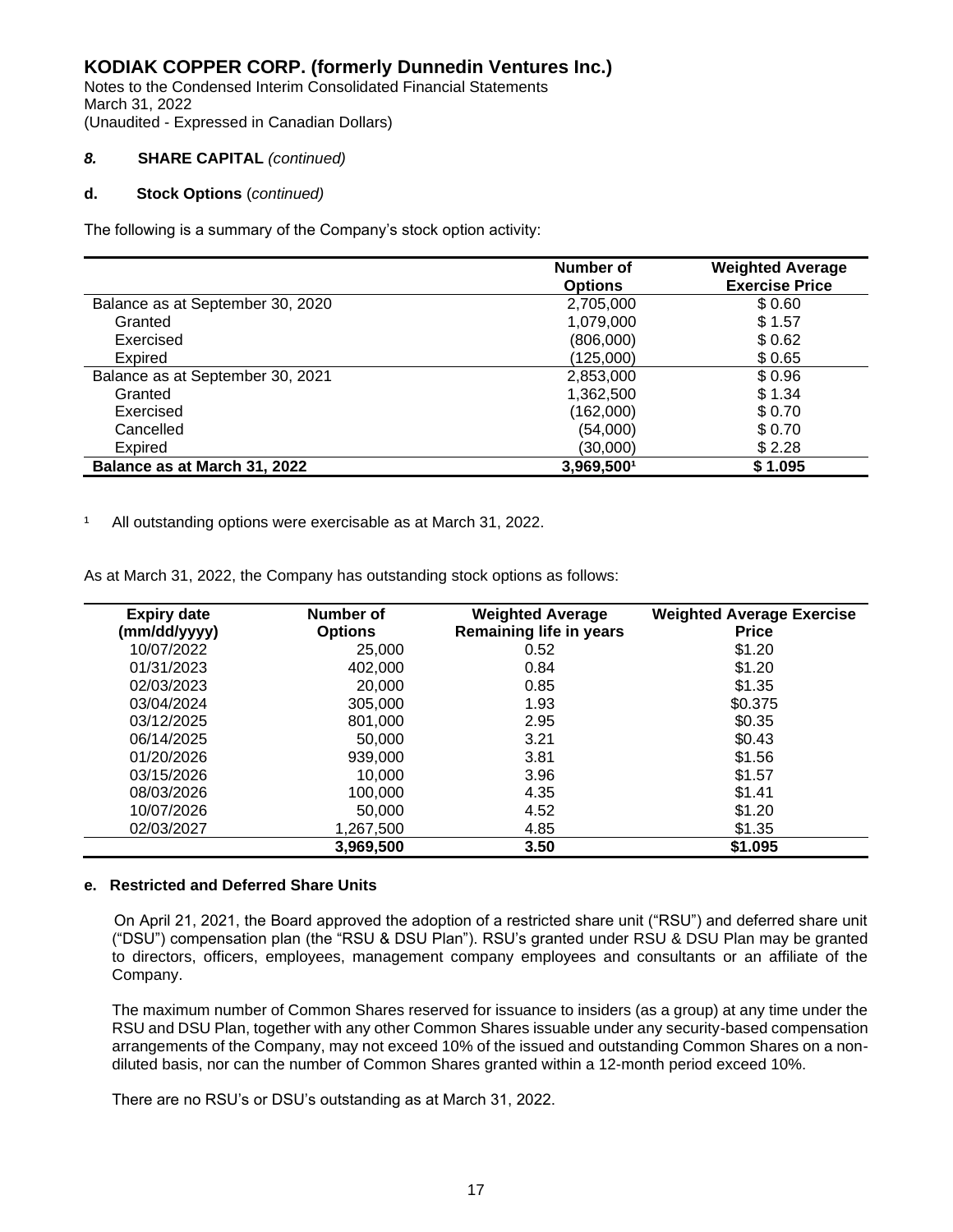Notes to the Condensed Interim Consolidated Financial Statements March 31, 2022 (Unaudited - Expressed in Canadian Dollars)

# **9. FLOW THROUGH SHARE PREMIUM LIABILITY**

 Flow through share premium liabilities include the liability portion of the flow through shares issued. The following is a continuity schedule of the liability portion of the flow through shares issuances.

|                                                  | <b>Issued</b><br>on March<br>12, 2020 | Issued on<br>October 08,<br>2020      | Total       |
|--------------------------------------------------|---------------------------------------|---------------------------------------|-------------|
| <b>Balance at September 30, 2020</b>             | \$<br>237,811                         |                                       | \$237,811   |
| Liability incurred on flow through shares issued |                                       | 3,382,299                             | 3,382,299   |
| Flow-through issuance costs (Note 8b)            |                                       | (6.869)                               | (6,869)     |
| Settlement of flow through share liability on    |                                       | (1,517,083)                           | (1,754,894) |
| incurring expenditures                           | (237, 811)                            |                                       |             |
| <b>Balance at September 30, 2021</b>             | \$                                    | 1,858,347                             | \$1,858,347 |
|                                                  | <b>Issued on</b>                      |                                       |             |
|                                                  | October 08,<br>2020                   | <b>Issued on</b><br>March 31,<br>2022 | Total       |
| <b>Balance at September 30, 2021</b>             | \$<br>1,858,347                       |                                       | \$1,858,347 |
| Liability incurred on flow through shares issued |                                       | 1,488,020                             | 1,488,020   |
| Flow-through issuance costs (Note 8b)            |                                       | (87, 145)                             | (87, 145)   |
| Settlement of flow through share liability on    |                                       |                                       |             |
| incurring expenditures                           | \$<br>(845,702)                       |                                       | (845, 702)  |

 As at March 31, 2022, the Company has fulfilled 100% of its commitment to incur expenditures in relation to the flow through share financing from March, 2020.

 In relation to the flow through share financings from October 8, 2020 a net flow through premium liability of \$845,702 was reversed during the period (2021 - \$379,478).

#### **10. FINANCIAL INSTRUMENTS**

 The Company's financial instruments consist of cash and cash equivalents, amounts receivables, advances and deposits, marketable securities, accounts payable and accrued liabilities and CEBA loan. The fair values of these financial instruments approximate their carrying values, other than cash and marketable securities which is carried at fair value.

Marketable securities are a Level 1 financial instrument.

Fair value is defined as the price that would be received to sell an asset or paid to transfer a liability in an orderly transaction between market participants at the measurement date. The following summarizes fair value hierarchy under which the Company's financial instruments are valued: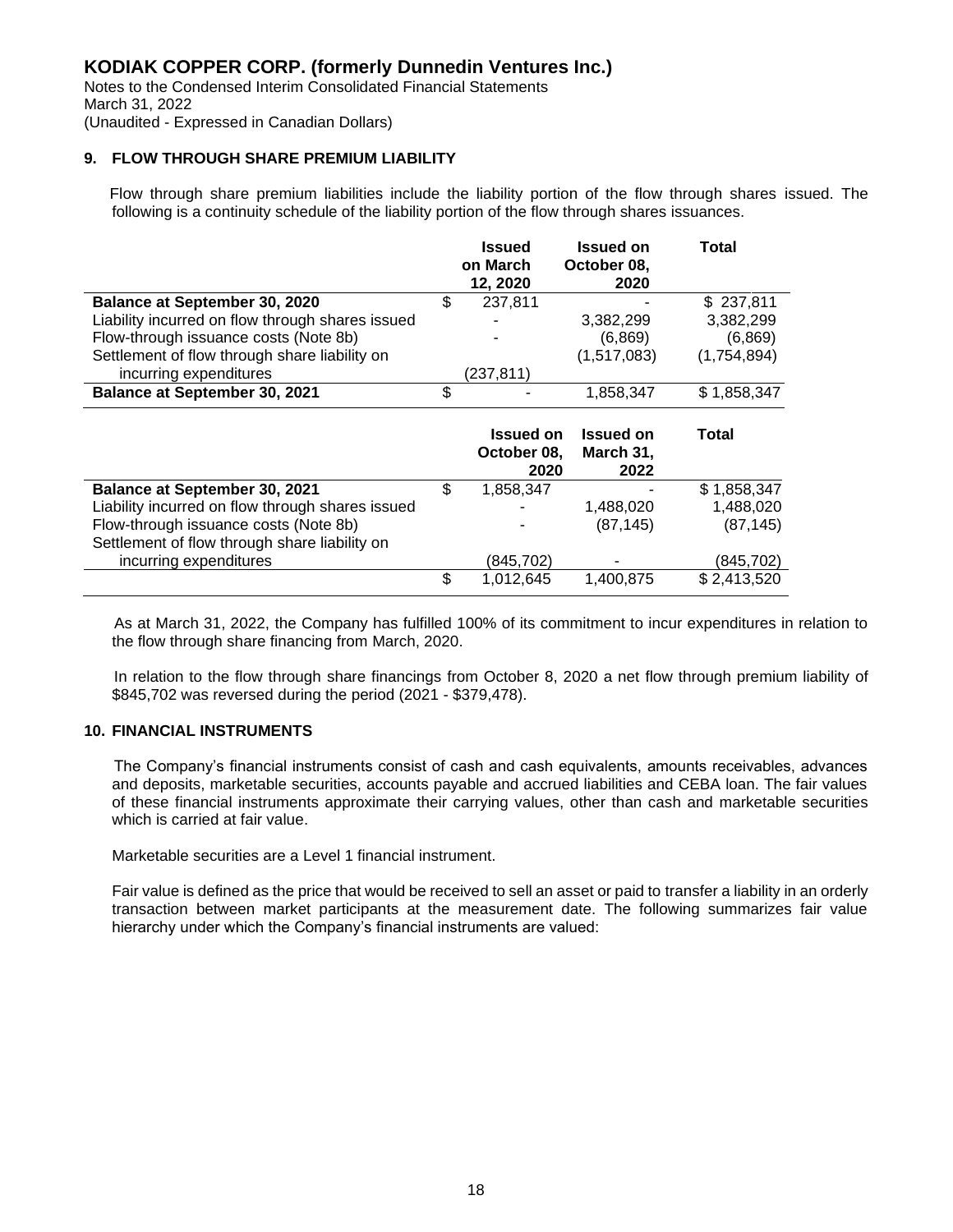Notes to the Condensed Interim Consolidated Financial Statements March 31, 2022 (Unaudited - Expressed in Canadian Dollars)

#### **10. FINANCIAL INSTRUMENTS** (continued)

- Level 1 fair values based on unadjusted quoted prices in active markets for identical assets or liabilities;
- Level 2 fair values based on inputs that are observable for the asset or liability, either directly or indirectly; and
- Level 3 fair values based on inputs for the asset or liability that are not based on observable market data.

The Company examines the various financial instrument risks to which it is exposed and assesses any impact and likelihood of those risks. The Company's risk exposures and their corresponding impact on the Company's consolidated financial instruments are summarized below.

 **Liquidity risk** is the risk that the Company cannot meet a demand for cash or fund its obligations as they come due. As at March 31, 2022, the Company had a cash and cash equivalents balance of \$17,384,115 (September 30, 2021 - \$11,765,345), a marketable securities balance of \$208,013 (September 30, 2021 - \$146,171) to settle current liabilities of \$3,405,032 that are due within one year (September 30, 2021 - \$3,298,983).

 The Company intends to finance future requirements from its existing cash reserves together with share issuances, the exercise of options and/or warrants, debt or other sources. There can be no certainty of the Company's ability to raise additional financing through these means.

 **Credit risk** is the risk that the counterparty to a financial instrument will fail to meet their payment obligations, thus this risk is primarily attributable to cash and cash equivalents. The Company maintains its cash and cash equivalents with high-credit quality financial institutions, thus limiting its credit risk. As at March 31, 2022, the Company had a receivable balance of \$52,239 (September 30, 2021 - \$127,441), which primarily relates to GST receivable from the Federal Government of Canada. There was \$163,339 in Advances and Deposits as at March 31, 2021 (September 30, 2021 - \$59,210) which is made up of predominately of prepayments to vendors.

 **Interest rate risk** is the risk that the fair values or future cash flows of a financial instrument will fluctuate because of changes in market interest rates. As at March 31, 2022, the Company does not have any interest-bearing loans or liabilities outstanding, apart from the CEBA loan, see Note 11. All receivable and payable balances are current and as such, are not subject to interest, so its exposure to interest rate risk is insignificant.

 **Currency risk** relates to the risk that the fair value of future cash flows of a financial instrument will fluctuate due to changes in foreign currency. As at March 31, 2022, the Company did not have any material monetary assets or liabilities denominated in a foreign currency and consequently is not exposed to significant foreign currency risk.

**Market risk** is the risk that changes in market prices, such as foreign exchange rates, interest rates, and commodity and equity prices will affect the Company's income or the value of its holdings of financial instruments. The objective of market risk management is to manage and control market risk exposures within acceptable parameters, while optimizing the return. Investments in equity instruments which are classified as fair value through other comprehensive income (loss) and are measured at fair value, are listed on public stock exchanges, including TSX-V and OTC-QB. The Company is exposed to market price risk on its marketable securities. The Company's marketable securities consist of one listed entity called Brixton Metals Corporation. A 10% change in quoted market price for Brixton Metals Corporation at March 31, 2022 would result in a change to other comprehensive income (loss) and fair value of marketable securities of \$20,801.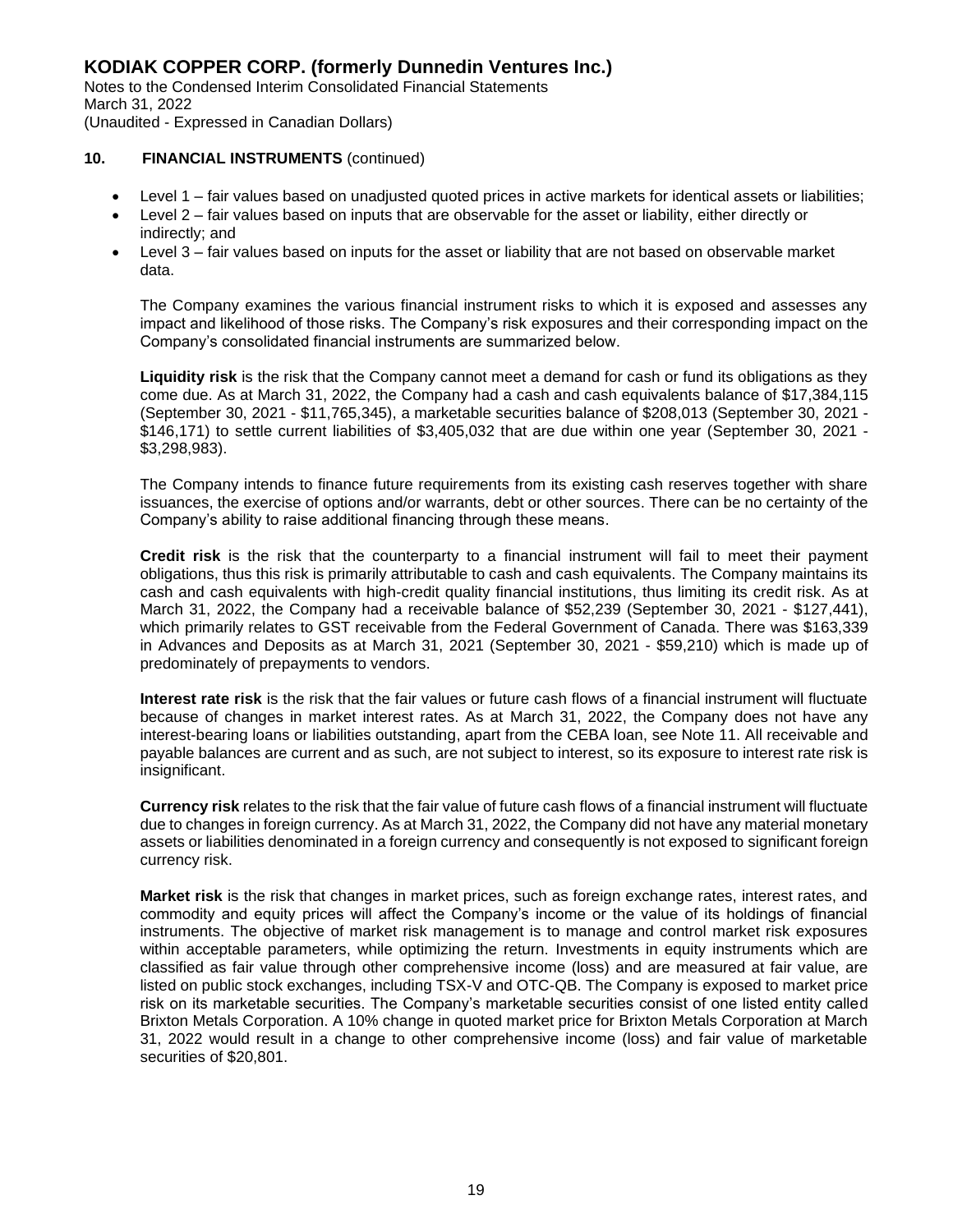Notes to the Condensed Interim Consolidated Financial Statements March 31, 2022 (Unaudited - Expressed in Canadian Dollars)

#### **11. CAPITAL DISCLOSURES**

The Company's objective, when managing capital, is to ensure sufficient resources are available to meet day to day operating and exploration requirements and to safeguard its ability to continue as a going concern in order to provide returns for shareholders and benefits for other stakeholders.

In May of 2020, the Company received the \$40,000 interest free Canada Emergency Business Account (CEBA) loan. The program is operated by the Government of Canada. If the loan balance is paid on or before December 31, 2022, there will be loan forgiveness of 25% or \$10,000.

The Company is not subject to externally imposed capital requirements. There were no changes in the Company's approach to capital management during the period. In the management of capital, the Company includes the components of shareholders' equity, as well as cash and cash equivalents.

#### **12. SEGMENTED INFORMATION**

 Operating segments are defined as components of an enterprise about which separate financial information is available that is evaluated regularly by the chief operating decision maker, or decision-making group, in deciding how to allocate resources and in assessing performance. All of the Company's operations are within the mineral exploration sector in Canada and the USA (Note 5). No material assets and revenue exist in the USA for separate presentation, other than what is included in Note 5.

#### **13. RESTATEMENT**

 The Company has restated the comparative financial information on the statements of financial position as at September 30, 2020 and October 1, 2019 and the comparative financial information on the statements of loss and comprehensive loss, cash flows and changes in shareholders' equity for the year ended September 30, 2020. The restatement is a result of the Company erroneously recording a deferred tax liability and deferred tax expense in relation to proceeds received from issuance of flow-through shares in prior years.

|                                         | As at September 30, 2020    |                    |                    | As at October 1, 2019       |                    |                |
|-----------------------------------------|-----------------------------|--------------------|--------------------|-----------------------------|--------------------|----------------|
|                                         | <b>Previously</b><br>stated | <b>Adiustments</b> | <b>As Restated</b> | <b>Previously</b><br>stated | <b>Adjustments</b> | As restated    |
| <b>Total Assets</b>                     | \$6,676,201                 |                    | \$6,676,201        | \$11,695,227                |                    | \$11,695,227   |
| Deferred tax liability                  | \$1,214,040                 | (\$1,214,040)      |                    | \$567,470                   | (\$567,470)        |                |
| <b>Total liabilities</b>                | \$2,601,752                 | (\$1,214,040)      | \$1,387,712        | \$1,255,013                 | (\$567,470)        | \$687,543      |
| Shareholders' equity:<br>Deficit        | (\$54,654,210)              | \$1,214,040        | (\$53,440,170)     | (\$44,030,655)              | \$567,470          | (\$43,463,185) |
| Total shareholders'<br>equity (deficit) | \$4,074,449                 | \$1,214,040        | \$5,288,489        | \$10,440,214                | \$567,470          | \$11,007,684   |

*Effects on Statements of Financial Position*